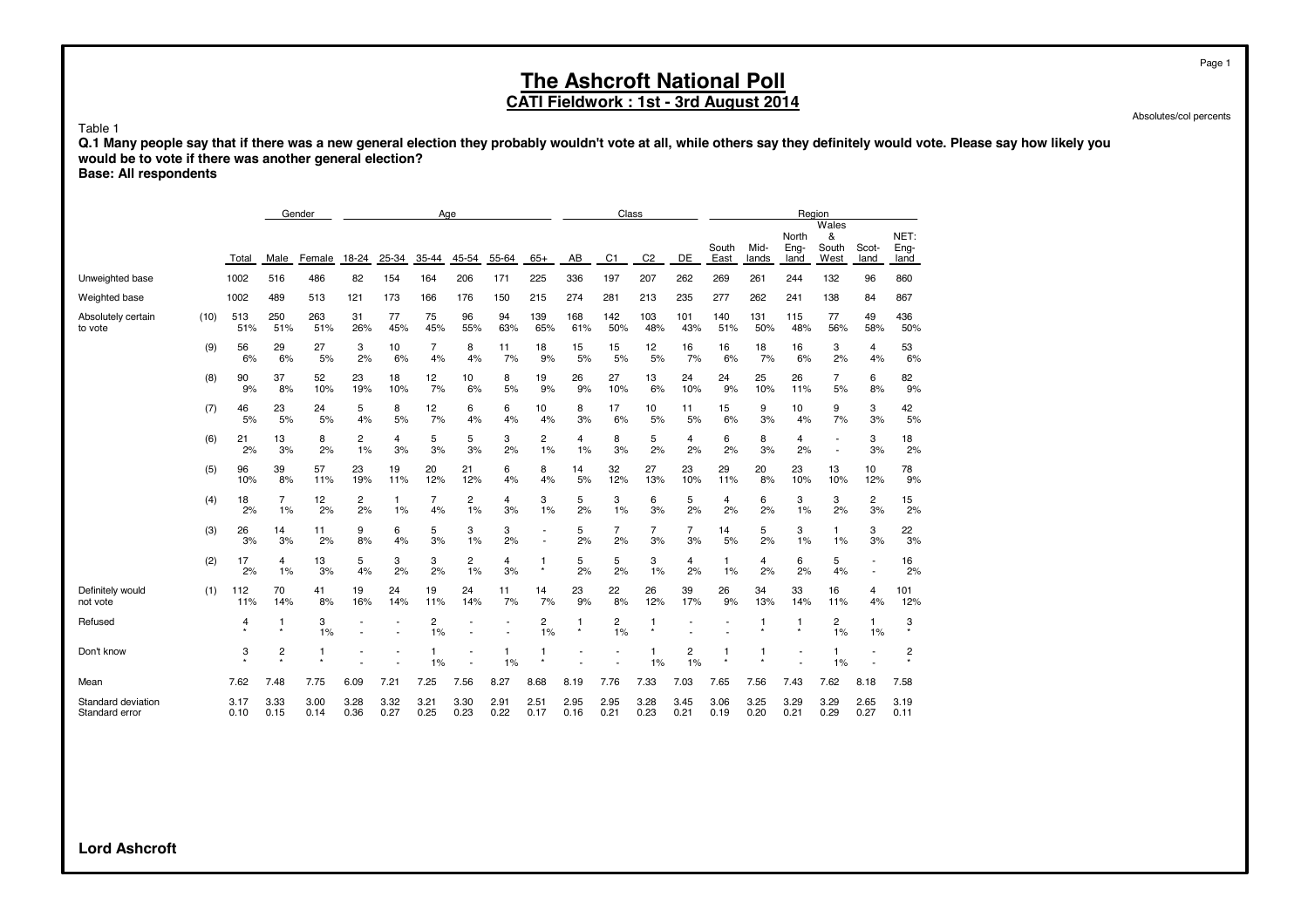#### **The Ashcroft National Poll CATI Fieldwork : 1st - 3rd August 2014**

Absolutes/col percents

Page 2

Table 1

**Q.1 Many people say that if there was a new general election they probably wouldn't vote at all, while others say they definitely would vote. Please say how likely you would be to vote if there was another general election?**

**Base: All respondents**

|                                      |      |              |                      |              | Voting Intention                           |                     |              | Swing<br>Vote                  |                      | Vote in 2010                               |                                  | VI Conviction<br>(Q4)<br>Def |                               |
|--------------------------------------|------|--------------|----------------------|--------------|--------------------------------------------|---------------------|--------------|--------------------------------|----------------------|--------------------------------------------|----------------------------------|------------------------------|-------------------------------|
|                                      |      | Total        | Cons                 | Lab          | Lib<br>Dem                                 | <b>UKIP</b>         | DK/Ref       |                                | Cons                 | Lab                                        | Lib<br>Dem                       | vote<br>that<br>way          | Might<br>vote<br>diff         |
| Unweighted base                      |      | 1002         | 192                  | 245          | 51                                         | 127                 | 187          | 443                            | 206                  | 187                                        | 102                              | 379                          | 327                           |
| Weighted base                        |      | 1002         | 194                  | 245          | 58                                         | 124                 | 186          | 464                            | 208                  | 174                                        | 131                              | 359                          | 345                           |
| Absolutely certain<br>to vote        | (10) | 513<br>51%   | 123<br>63%           | 145<br>59%   | 32<br>56%                                  | 77<br>62%           | 88<br>47%    | 202<br>44%                     | 149<br>71%           | 123<br>71%                                 | 79<br>60%                        | 266<br>74%                   | 158<br>46%                    |
|                                      | (9)  | 56<br>6%     | 11<br>6%             | 12<br>5%     | 5<br>9%                                    | 10<br>8%            | 14<br>7%     | 34<br>7%                       | 17<br>8%             | 9<br>5%                                    | $\overline{7}$<br>5%             | 18<br>5%                     | 25<br>7%                      |
|                                      | (8)  | 90<br>9%     | 26<br>14%            | 26<br>11%    | 2<br>4%                                    | 13<br>10%           | 16<br>8%     | 61<br>13%                      | 21<br>10%            | 15<br>9%                                   | 15<br>12%                        | 22<br>6%                     | 51<br>15%                     |
|                                      | (7)  | 46<br>5%     | 11<br>6%             | 11<br>5%     | 3<br>5%                                    | 6<br>5%             | 9<br>5%      | 29<br>6%                       | 8<br>4%              | 4<br>2%                                    | 9<br>7%                          | 16<br>4%                     | 22<br>6%                      |
|                                      | (6)  | 21<br>2%     | 6<br>3%              | 9<br>4%      | $\blacksquare$<br>$\overline{\phantom{a}}$ | $\mathbf{1}$<br>1%  | 2<br>1%      | 13<br>3%                       | $\overline{c}$<br>1% | 3<br>2%                                    | 3<br>2%                          | 6<br>2%                      | 13<br>4%                      |
|                                      | (5)  | 96<br>10%    | 12<br>6%             | 22<br>9%     | 9<br>16%                                   | 12<br>9%            | 32<br>17%    | 79<br>17%                      | 8<br>4%              | 14<br>8%                                   | 9<br>7%                          | 15<br>4%                     | 49<br>14%                     |
|                                      | (4)  | 18<br>2%     | 1<br>$\star$         | 5<br>2%      | 2<br>4%                                    | 1<br>1%             | 6<br>3%      | 12<br>3%                       | $\overline{a}$<br>٠  | 2<br>1%                                    | 4<br>3%                          | 6<br>2%                      | 6<br>2%                       |
|                                      | (3)  | 26<br>3%     | $\overline{c}$<br>1% | 9<br>4%      | 2<br>3%                                    | 3<br>2%             | 6<br>3%      | 20<br>4%                       | 1<br>1%              | $\overline{a}$<br>$\overline{\phantom{a}}$ | 2<br>2%                          | 3<br>1%                      | 17<br>5%                      |
|                                      | (2)  | 17<br>2%     | 1<br>$\star$         | 6<br>3%      | 1<br>3%                                    | 2<br>2%             | 7<br>4%      | 11<br>2%                       | 2<br>1%              | 1<br>1%                                    | $\blacksquare$<br>$\overline{a}$ | $\overline{7}$<br>2%         | 4<br>1%                       |
| Definitely would<br>not vote         | (1)  | 112<br>11%   |                      | ä,           | Ĭ.                                         | ä,<br>Ĭ.            | ä,           | $\overline{\phantom{a}}$<br>ä, | 2<br>1%              | 3<br>2%                                    | 3<br>2%                          | $\blacksquare$               | $\overline{\phantom{a}}$<br>٠ |
| Refused                              |      | 4<br>$\star$ | ٠                    |              |                                            | ٠<br>$\overline{a}$ | 4<br>2%      | L,                             | ٠                    |                                            |                                  |                              | ٠<br>٠                        |
| Don't know                           |      | 3<br>$\star$ |                      |              |                                            | ٠<br>L.             | 3<br>2%      | 3<br>1%                        |                      |                                            |                                  |                              |                               |
| Mean                                 |      | 7.62         | 8.92                 | 8.43         | 8.19                                       | 8.73                | 7.92         | 7.86                           | 9.19                 | 8.98                                       | 8.56                             | 9.10                         | 8.05                          |
| Standard deviation<br>Standard error |      | 3.17<br>0.10 | 1.74<br>0.13         | 2.32<br>0.15 | 2.51<br>0.35                               | 2.07<br>0.18        | 2.55<br>0.19 | 2.42<br>0.12                   | 1.70<br>0.12         | 1.98<br>0.14                               | 2.25<br>0.22                     | 1.87<br>0.10                 | 2.30<br>0.13                  |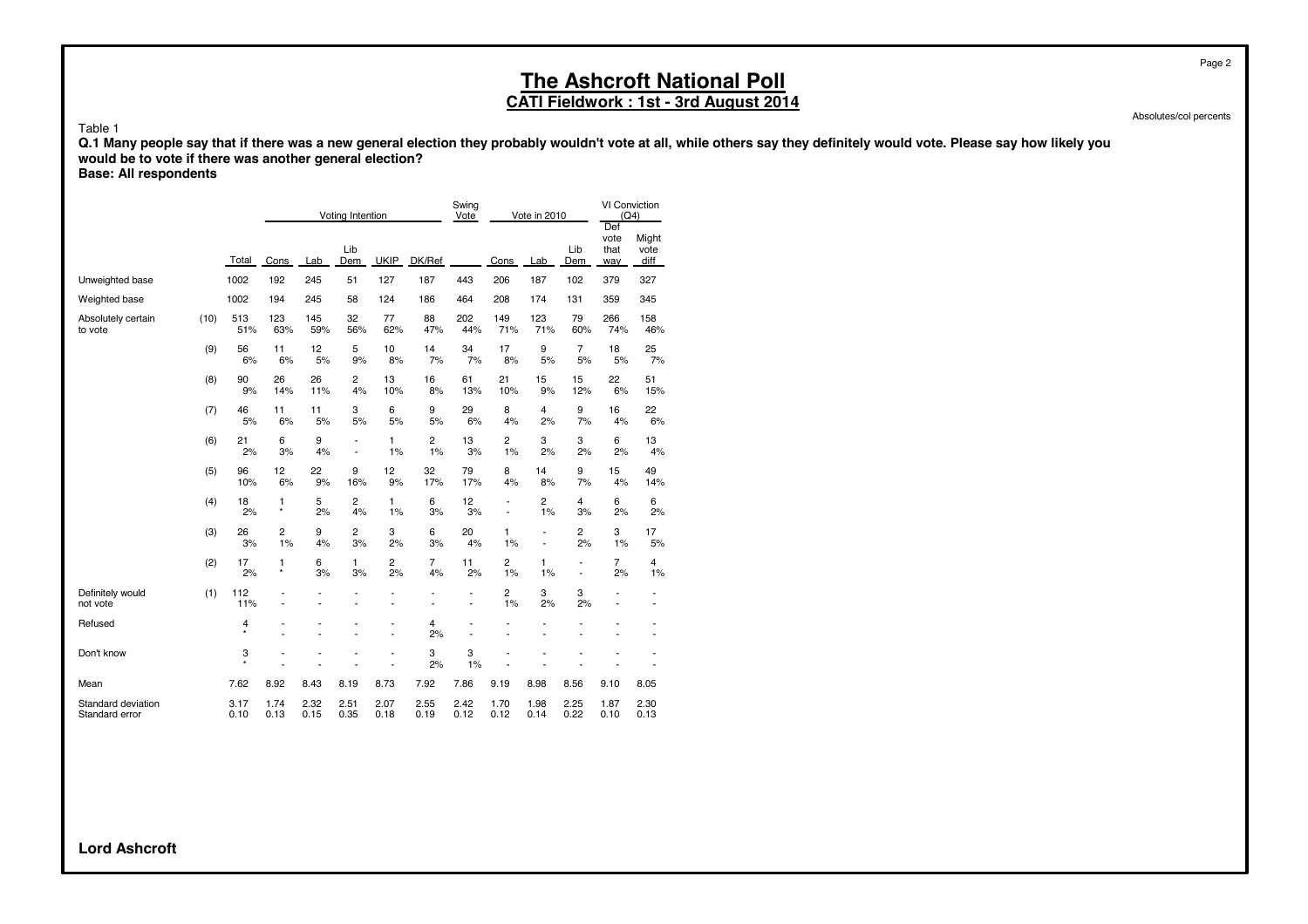**CATI Fieldwork : 1st - 3rd August 2014**

Table 2 **Q.2 If there was a general election tomorrow, which party would you vote for? Base: All respondents**

|                               |              |              | Gender       |         |                      |         | Age                |                      |         |         | Class          |                    |                |               |               |                       | Region                      |               |                      |
|-------------------------------|--------------|--------------|--------------|---------|----------------------|---------|--------------------|----------------------|---------|---------|----------------|--------------------|----------------|---------------|---------------|-----------------------|-----------------------------|---------------|----------------------|
|                               | Total        | Male         | Female       | 18-24   | 25-34                | 35-44   | 45-54              | 55-64                | $65+$   | AB      | C <sub>1</sub> | C <sub>2</sub>     | DE             | South<br>East | Mid-<br>lands | North<br>Eng-<br>land | Wales<br>&<br>South<br>West | Scot-<br>land | NET:<br>Eng-<br>land |
| Unweighted base               | 1002         | 516          | 486          | 82      | 154                  | 164     | 206                | 171                  | 225     | 336     | 197            | 207                | 262            | 269           | 261           | 244                   | 132                         | 96            | 860                  |
| Weighted base                 | 1002         | 489          | 513          | 121     | 173                  | 166     | 176                | 150                  | 215     | 274     | 281            | 213                | 235            | 277           | 262           | 241                   | 138                         | 84            | 867                  |
| Conservative                  | 194          | 98           | 95           | 23      | 32                   | 19      | 31                 | 30                   | 60      | 68      | 49             | 37                 | 40             | 60            | 61            | 42                    | 27                          | 5             | 185                  |
|                               | 19%          | 20%          | 19%          | 19%     | 18%                  | 11%     | 17%                | 20%                  | 28%     | 25%     | 18%            | 17%                | 17%            | 21%           | 23%           | 17%                   | 19%                         | 5%            | 21%                  |
| Labour                        | 245          | 110          | 135          | 24      | 57                   | 52      | 45                 | 32                   | 35      | 63      | 81             | 46                 | 55             | 68            | 57            | 80                    | 21                          | 20            | 215                  |
|                               | 24%          | 23%          | 26%          | 20%     | 33%                  | 31%     | 26%                | 21%                  | 16%     | 23%     | 29%            | 22%                | 23%            | 24%           | 22%           | 33%                   | 15%                         | 23%           | 25%                  |
| <b>Liberal Democrat</b>       | 58           | 22           | 35           | 9       | 13                   | 7       | $\overline{7}$     | 8                    | 13      | 25      | 12             | 14                 | $\overline{7}$ | 17            | 15            | 13                    | 9                           | 3             | 49                   |
|                               | 6%           | 5%           | 7%           | 7%      | 7%                   | 4%      | 4%                 | 6%                   | 6%      | 9%      | 4%             | 7%                 | 3%             | 6%            | 6%            | 6%                    | 6%                          | 4%            | 6%                   |
| <b>SNP</b>                    | 15<br>1%     | 10<br>2%     | 5<br>1%      |         | $\overline{c}$<br>1% | 3<br>2% | 5<br>3%            | $\overline{c}$<br>1% | 3<br>1% | 4<br>2% | 1<br>$\star$   | 5<br>2%            | 5<br>2%        |               |               |                       |                             | 15<br>18%     |                      |
| Plaid Cymru                   | 2            | 1<br>$\star$ | 1<br>$\star$ |         |                      |         | $\mathbf{1}$<br>1% |                      |         |         |                | $\mathbf{1}$<br>1% |                |               |               |                       | 2<br>1%                     |               |                      |
| The UK Independence           | 124          | 63           | 62           | 12      | $\overline{7}$       | 22      | 20                 | 25                   | 39      | 24      | 31             | 39                 | 30             | 27            | 43            | 28                    | 25                          | 1             | 119                  |
| Party                         | 12%          | 13%          | 12%          | 10%     | 4%                   | 13%     | 12%                | 17%                  | 18%     | 9%      | 11%            | 19%                | 13%            | 10%           | 16%           | 12%                   | 18%                         | 1%            | 14%                  |
| The Green Party               | 46           | 15           | 31           | 8       | 9                    | 13      | 4                  | 3                    | 9       | 12      | 18             | $\overline{7}$     | 9              | 17            | 8             | 8                     | 10                          | 4             | 38                   |
|                               | 5%           | 3%           | 6%           | 6%      | 5%                   | 8%      | 2%                 | 2%                   | 4%      | 4%      | 6%             | 3%                 | 4%             | 6%            | 3%            | 3%                    | 7%                          | 5%            | 4%                   |
| The British National<br>Party | 4<br>$\star$ | 4<br>1%      | 1<br>$\star$ |         |                      |         | 2<br>1%            | 2<br>2%              |         | 1       | ٠              | 2<br>1%            | 2<br>1%        | 1<br>$\star$  |               | 2<br>1%               | 1<br>1%                     |               | 3                    |
| Another party                 | 17<br>2%     | 9<br>2%      | 8<br>2%      | 5<br>4% | 2<br>1%              | 2<br>1% | $\star$            | 5<br>3%              | 2<br>1% | 4<br>1% | 5<br>2%        | 3<br>2%            | 5<br>2%        | 4<br>1%       | 3<br>1%       | 1<br>$\star$          | 3<br>3%                     | 5<br>6%       | 10<br>1%             |
| Would not vote                | 112          | 70           | 41           | 19      | 24                   | 19      | 24                 | 11                   | 14      | 23      | 22             | 26                 | 39             | 26            | 34            | 33                    | 16                          | 4             | 101                  |
|                               | 11%          | 14%          | 8%           | 16%     | 14%                  | 11%     | 14%                | 7%                   | 7%      | 9%      | 8%             | 12%                | 17%            | 9%            | 13%           | 14%                   | 11%                         | 4%            | 12%                  |
| Refused                       | 67           | 35           | 32           | 3       | 6                    | 9       | 12                 | 14                   | 24      | 23      | 23             | 6                  | 14             | 17            | 15            | 16                    | 8                           | 11            | 52                   |
|                               | 7%           | 7%           | 6%           | 2%      | 3%                   | 5%      | 7%                 | 9%                   | 11%     | 8%      | 8%             | 3%                 | 6%             | 6%            | 6%            | 7%                    | 6%                          | 13%           | 6%                   |
| Don't know                    | 119          | 52           | 67           | 19      | 21                   | 20      | 24                 | 18                   | 17      | 26      | 39             | 25                 | 29             | 40            | 26            | 19                    | 17                          | 17            | 95                   |
|                               | 12%          | 11%          | 13%          | 16%     | 12%                  | 12%     | 14%                | 12%                  | 8%      | 10%     | 14%            | 12%                | 12%            | 15%           | 10%           | 8%                    | 13%                         | 21%           | 11%                  |

Absolutes/col percents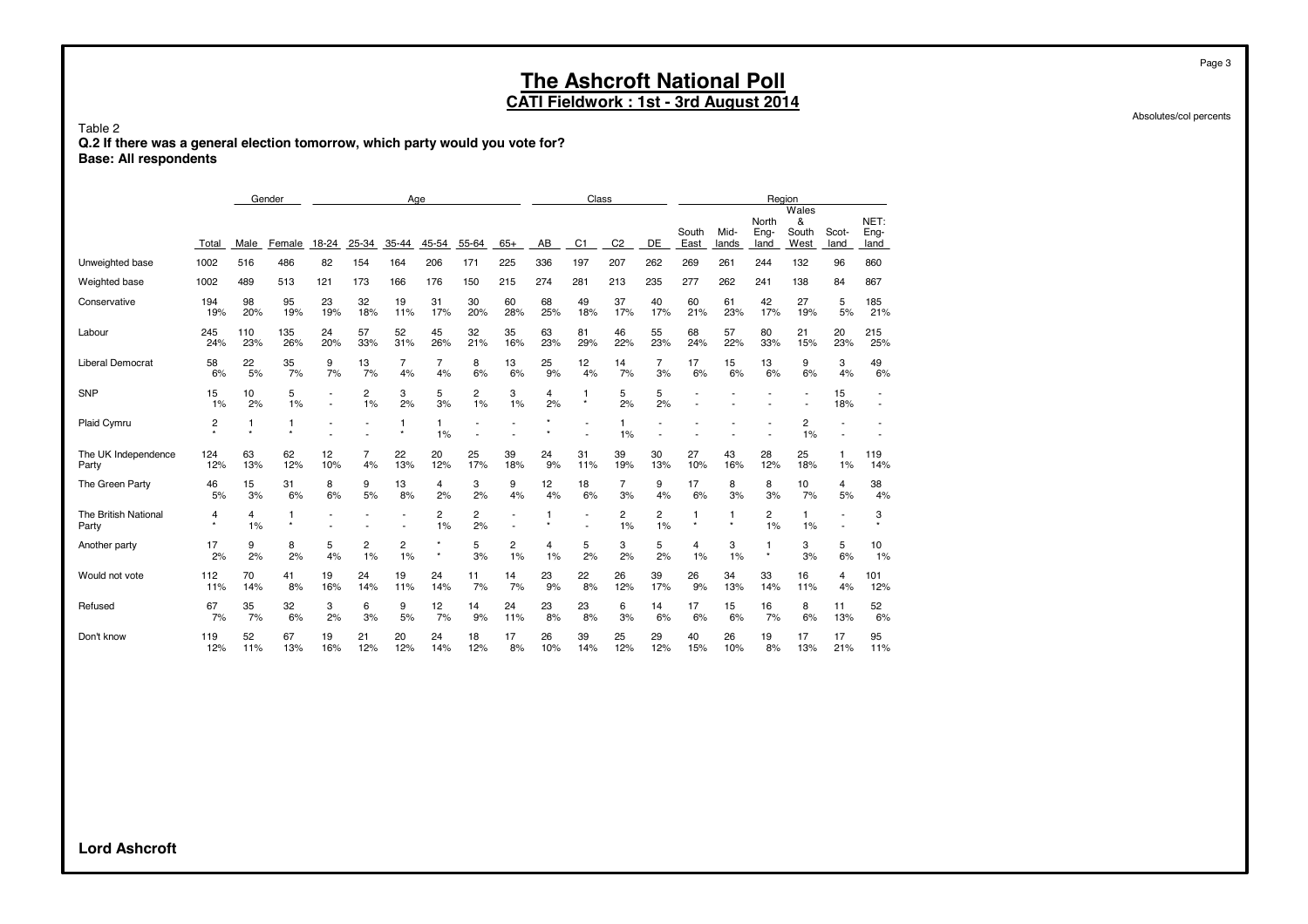**CATI Fieldwork : 1st - 3rd August 2014**

Table 2 **Q.2 If there was a general election tomorrow, which party would you vote for? Base: All respondents**

|                               |              |                                            |             | Voting Intention     |                                |                               | Swing<br>Vote                                        |                      | Vote in 2010         |                                  | VI Conviction<br>(Q4)<br>Def |                                   |
|-------------------------------|--------------|--------------------------------------------|-------------|----------------------|--------------------------------|-------------------------------|------------------------------------------------------|----------------------|----------------------|----------------------------------|------------------------------|-----------------------------------|
|                               | Total        | Cons                                       | Lab         | Lib<br>Dem           | <b>UKIP</b>                    | DK/Ref                        |                                                      | Cons                 | Lab                  | Lib<br>Dem                       | vote<br>that<br>way          | Might<br>vote<br>diff             |
| Unweighted base               | 1002         | 192                                        | 245         | 51                   | 127                            | 187                           | 443                                                  | 206                  | 187                  | 102                              | 379                          | 327                               |
| Weighted base                 | 1002         | 194                                        | 245         | 58                   | 124                            | 186                           | 464                                                  | 208                  | 174                  | 131                              | 359                          | 345                               |
| Conservative                  | 194<br>19%   | 194<br>100%                                |             |                      |                                | ٠<br>ä,                       | 88<br>19%                                            | 137<br>66%           | 3<br>2%              | 15<br>11%                        | 106<br>29%                   | 88<br>26%                         |
| Labour                        | 245<br>24%   | $\blacksquare$<br>$\overline{\phantom{a}}$ | 245<br>100% |                      | ÷                              | ٠                             | 99<br>21%                                            | 9<br>4%              | 123<br>71%           | 32<br>24%                        | 146<br>41%                   | 99<br>29%                         |
| <b>Liberal Democrat</b>       | 58<br>6%     | ٠<br>٠                                     | ٠<br>٠      | 58<br>100%           | ٠                              | ٠<br>$\overline{\phantom{0}}$ | 42<br>9%                                             | 1<br>1%              | $\overline{c}$<br>1% | 33<br>25%                        | 16<br>4%                     | 42<br>12%                         |
| <b>SNP</b>                    | 15<br>1%     |                                            | ٠           |                      |                                | ٠                             | 4<br>1%                                              | L,<br>L,             | $\overline{4}$<br>2% | $\overline{a}$<br>$\overline{a}$ | 11<br>3%                     | 4<br>1%                           |
| Plaid Cymru                   | 2<br>$\star$ |                                            |             |                      |                                | ٠                             | 1<br>$\star$                                         | ٠                    | ٠                    | $\overline{\phantom{m}}$         | 1<br>$\star$                 | $\mathbf{1}$<br>$^\star$          |
| The UK Independence<br>Party  | 124<br>12%   |                                            |             | $\overline{a}$<br>ä, | 124<br>100%                    | ٠                             | 64<br>14%                                            | 33<br>16%            | 20<br>12%            | 14<br>11%                        | 60<br>17%                    | 64<br>19%                         |
| The Green Party               | 46<br>5%     | ٠                                          | ä,          | $\overline{a}$       | Ĭ.                             | ٠                             | 33<br>7%                                             | 3<br>1%              | 7<br>4%              | 12<br>9%                         | 12<br>3%                     | 33<br>10%                         |
| The British National<br>Party | 4<br>$\star$ |                                            |             |                      |                                | ä,                            | 3<br>1%                                              | $\overline{a}$       | 1<br>1%              | $\overline{a}$<br>$\blacksquare$ | 2<br>$\star$                 | 3<br>1%                           |
| Another party                 | 17<br>2%     | ä,                                         | ٠           |                      | ä,                             | ٠                             | 10<br>2%                                             | 1<br>1%              | 1<br>×               | 4<br>3%                          | 6<br>2%                      | 10<br>3%                          |
| Would not vote                | 112<br>11%   | ٠                                          |             |                      | ٠                              |                               | $\overline{\phantom{a}}$<br>$\overline{\phantom{m}}$ | $\overline{c}$<br>1% | 3<br>2%              | 3<br>2%                          | ٠<br>٠                       | $\qquad \qquad \blacksquare$<br>٠ |
| Refused                       | 67<br>7%     |                                            |             |                      | $\overline{\phantom{m}}$<br>Ĭ. | 67<br>36%                     | $\overline{\phantom{m}}$<br>Ĭ.                       | 8<br>4%              | $\mathbf{1}$<br>1%   | 1<br>1%                          |                              |                                   |
| Don't know                    | 119<br>12%   |                                            |             |                      | Ĭ.<br>÷                        | 119<br>64%                    | 119<br>26%                                           | 15<br>7%             | 9<br>5%              | 18<br>14%                        | ÷                            |                                   |

Absolutes/col percents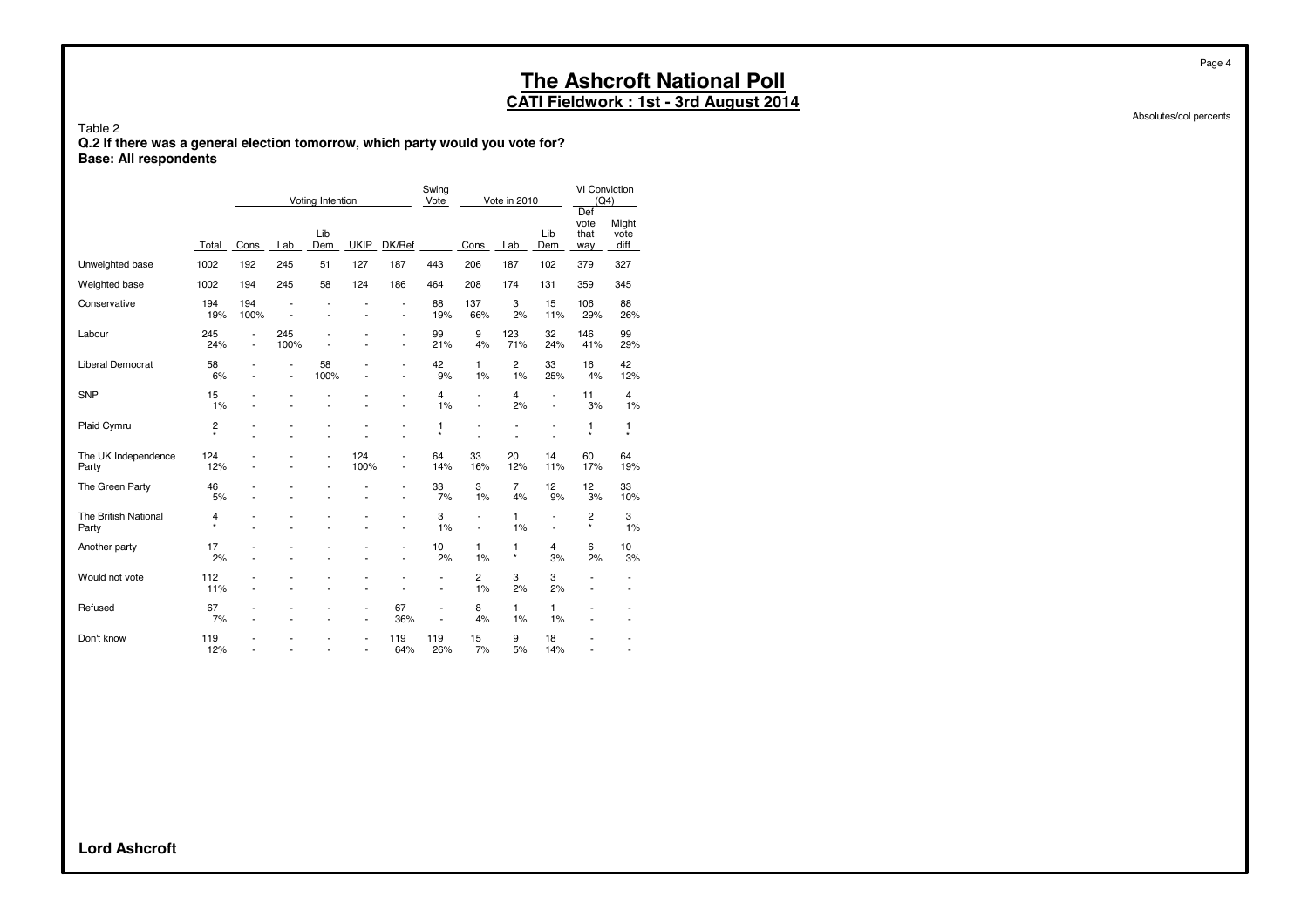**CATI Fieldwork : 1st - 3rd August 2014**

Table 3

**Q.1 Many people currently say that they probably won't vote at all, while others say they would definitely vote.**

**How likely are you, personally, to vote at the next election?**

**Q.2 If there were a general election tomorrow, which party would you vote for?**

**THIS TABLE DOES NOT INCLUDE ADJUSTMENT FOR DON'T KNOW/REFUSERS**

|                               |              |                    | Gender       |           |           |           | Age       |           |           |           | Class          |                |           |                    |               | Region                |                             |               |                      |
|-------------------------------|--------------|--------------------|--------------|-----------|-----------|-----------|-----------|-----------|-----------|-----------|----------------|----------------|-----------|--------------------|---------------|-----------------------|-----------------------------|---------------|----------------------|
|                               | Total        | Male               | Female       | 18-24     | 25-34     | 35-44     | 45-54     | 55-64     | $65+$     | AB        | C <sub>1</sub> | C <sub>2</sub> | DE        | South<br>East      | Mid-<br>lands | North<br>Eng-<br>land | Wales<br>&<br>South<br>West | Scot-<br>land | NET:<br>Eng-<br>land |
| Unweighted base               | 502          | 254                | 248          | 29        | 74        | 79        | 99        | 91        | 130       | 185       | 98             | 101            | 118       | 128                | 134           | 122                   | 72                          | 46            | 433                  |
| Weighted base                 | 492          | 237                | 255          | 43        | 81        | 79        | 82        | 80        | 127       | 150       | 137            | 103            | 103       | 130                | 132           | 119                   | 73                          | 37            | 431                  |
| Conservative                  | 144<br>29%   | 72<br>30%          | 72<br>28%    | 11<br>26% | 23<br>29% | 13<br>16% | 26<br>32% | 23<br>29% | 48<br>38% | 51<br>34% | 38<br>28%      | 28<br>27%      | 27<br>26% | 42<br>32%          | 44<br>33%     | 32<br>27%             | 22<br>30%                   | 4<br>11%      | 136<br>32%           |
| Labour                        | 166<br>34%   | 80<br>34%          | 86<br>34%    | 12<br>27% | 37<br>46% | 35<br>45% | 31<br>37% | 23<br>29% | 28<br>22% | 50<br>33% | 54<br>40%      | 26<br>25%      | 36<br>35% | 45<br>35%          | 38<br>29%     | 52<br>44%             | 17<br>23%                   | 13<br>36%     | 144<br>33%           |
| Liberal Democrat              | 37<br>8%     | 15<br>6%           | 22<br>9%     | 4<br>9%   | 6<br>8%   | 5<br>6%   | 6<br>7%   | 6<br>7%   | 10<br>8%  | 17<br>11% | 6<br>5%        | 9<br>9%        | 5<br>5%   | 8<br>6%            | 13<br>10%     | 9<br>8%               | 6<br>8%                     | 2<br>5%       | 31<br>7%             |
| <b>SNP</b>                    | 12<br>2%     | 8<br>3%            | 4<br>1%      |           | 2<br>2%   | 3<br>4%   | 3<br>4%   | 1<br>2%   | 2<br>2%   | 4<br>3%   | 1<br>$\star$   | 3<br>3%        | 4<br>4%   |                    |               |                       |                             | 12<br>31%     |                      |
| Plaid Cymru                   | 1<br>$\star$ | $\star$<br>$\star$ |              |           |           |           | 1%        |           |           |           |                | 1%             |           |                    |               |                       | 1%                          |               |                      |
| The UK Independence<br>Party  | 90<br>18%    | 46<br>20%          | 43<br>17%    | 9<br>20%  | 6<br>7%   | 14<br>17% | 12<br>14% | 20<br>25% | 29<br>23% | 15<br>10% | 23<br>17%      | 30<br>29%      | 22<br>21% | 21<br>16%          | 30<br>23%     | 18<br>15%             | 19<br>26%                   | 3%            | 85<br>20%            |
| The Green Party               | 30<br>6%     | 10<br>4%           | 20<br>8%     | 5<br>12%  | 5<br>6%   | 8<br>10%  | 3<br>3%   | 1<br>2%   | 8<br>6%   | 8<br>5%   | 12<br>9%       | 4<br>4%        | 6<br>5%   | 11<br>8%           | 4<br>3%       | $\overline{7}$<br>6%  | 6<br>8%                     | 2<br>6%       | 25<br>6%             |
| The British National<br>Party | 2<br>$\star$ | 1%                 | 1<br>$\star$ |           |           |           | 1%        | 2%        |           |           |                |                | 1<br>1%   | $\star$<br>$\star$ | $\star$       | $\mathbf{1}$<br>1%    | $\star$<br>$\star$          |               | 2                    |
| Another party                 | 11<br>2%     | 4<br>2%            | 3%           | 3<br>6%   | 1%        | 2<br>2%   | $1\%$     | 3<br>4%   | 1%        | 3<br>2%   | 3<br>2%        | 2<br>2%        | 3<br>3%   | 3<br>2%            | 2<br>1%       |                       | 3<br>4%                     | 3<br>8%       | 2%                   |

Absolutes/col percents

Page 5

**Lord Ashcroft**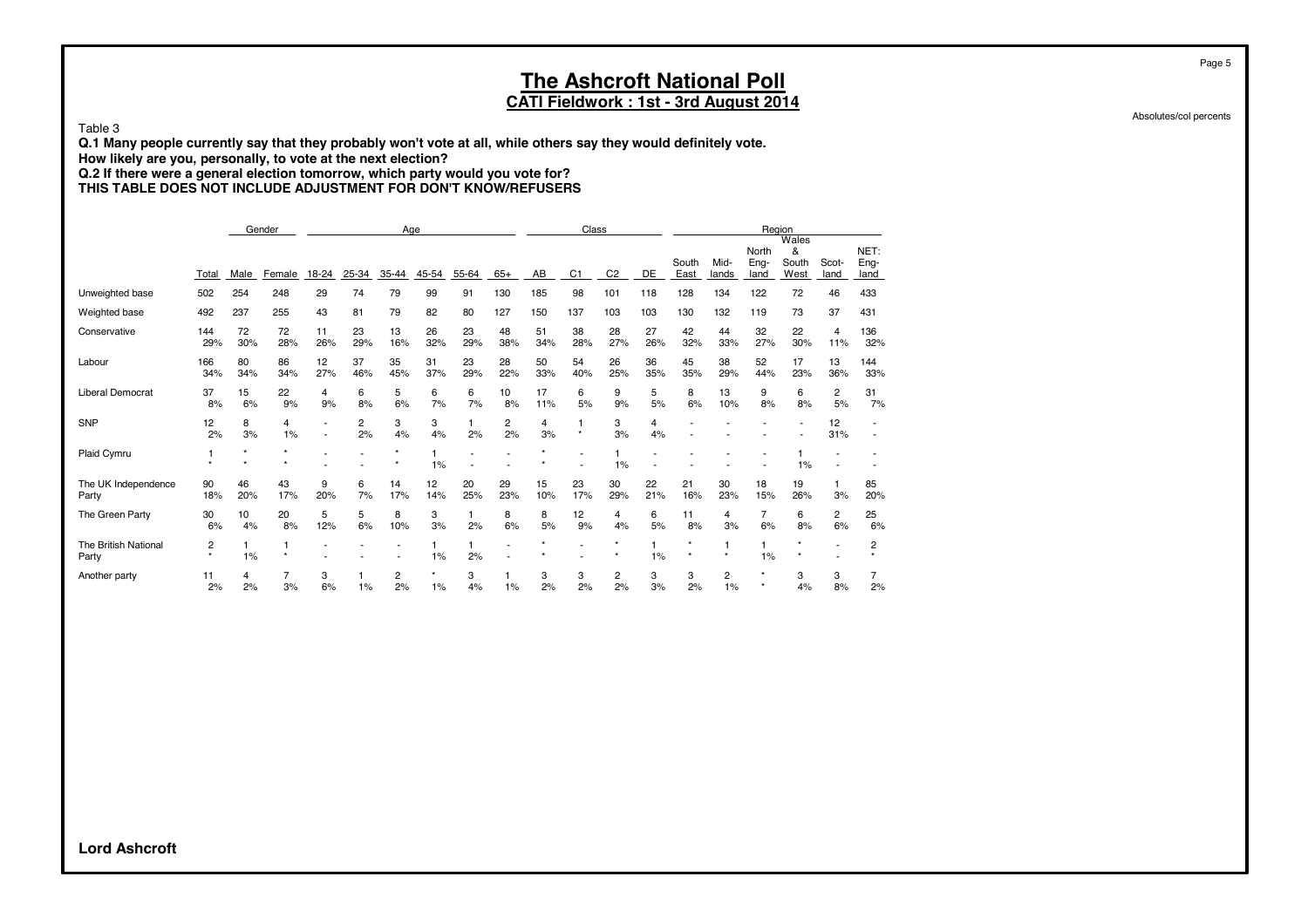**CATI Fieldwork : 1st - 3rd August 2014**

Table 3

**Q.1 Many people currently say that they probably won't vote at all, while others say they would definitely vote.**

**How likely are you, personally, to vote at the next election?**

**Q.2 If there were a general election tomorrow, which party would you vote for? THIS TABLE DOES NOT INCLUDE ADJUSTMENT FOR DON'T KNOW/REFUSERS**

|                               |                           |                                                      |                                                      | Voting Intention                           |                     |                                | Swing<br>Vote      |                          | Vote in 2010         |                                  | VI Conviction<br>(Q4)      |                       |
|-------------------------------|---------------------------|------------------------------------------------------|------------------------------------------------------|--------------------------------------------|---------------------|--------------------------------|--------------------|--------------------------|----------------------|----------------------------------|----------------------------|-----------------------|
|                               | Total                     | Cons                                                 | Lab                                                  | Lib<br>Dem                                 | <b>UKIP</b>         | DK/Ref                         |                    | Cons                     | Lab                  | Lib<br>Dem                       | Def<br>vote<br>that<br>way | Might<br>vote<br>diff |
| Unweighted base               | 502                       | 144                                                  | 173                                                  | 33                                         | 91                  | ä,                             | 209                | 147                      | 136                  | 62                               | 293                        | 209                   |
| Weighted base                 | 492                       | 144                                                  | 166                                                  | 37                                         | 90                  | $\overline{\phantom{0}}$       | 214                | 146                      | 125                  | 80                               | 278                        | 214                   |
| Conservative                  | 144<br>29%                | 144<br>100%                                          |                                                      |                                            |                     | ä,<br>ä,                       | 58<br>27%          | 111<br>76%               | $\overline{2}$<br>2% | 12<br>15%                        | 86<br>31%                  | 58<br>27%             |
| Labour                        | 166<br>34%                | $\overline{\phantom{m}}$<br>$\overline{\phantom{m}}$ | 166<br>100%                                          |                                            | ٠                   | ä,<br>ä,                       | 58<br>27%          | 5<br>3%                  | 96<br>77%            | 23<br>30%                        | 108<br>39%                 | 58<br>27%             |
| <b>Liberal Democrat</b>       | 37<br>8%                  |                                                      | $\overline{\phantom{a}}$<br>$\overline{\phantom{a}}$ | 37<br>100%                                 |                     | ä,<br>$\overline{\phantom{0}}$ | 23<br>11%          | 1<br>$^\star$            | 2<br>1%              | 23<br>29%                        | 14<br>5%                   | 23<br>11%             |
| <b>SNP</b>                    | 12<br>2%                  |                                                      | ٠                                                    |                                            |                     | $\overline{a}$<br>L,           | 3<br>2%            | ä,<br>ä,                 | 3<br>3%              | $\overline{a}$<br>$\overline{a}$ | 8<br>3%                    | 3<br>2%               |
| Plaid Cymru                   | 1<br>$\star$              |                                                      |                                                      |                                            | ä,                  | ä,                             | $\star$<br>$\star$ | ÷                        | Ĭ.<br>Ĭ.             | $\overline{a}$                   | $\star$<br>$\star$         | $\star$<br>$\star$    |
| The UK Independence<br>Party  | 90<br>18%                 |                                                      | ٠                                                    | $\overline{\phantom{m}}$<br>$\overline{a}$ | 90<br>100%          | ä,<br>ä,                       | 44<br>20%          | 26<br>18%                | 15<br>12%            | 9<br>12%                         | 46<br>17%                  | 44<br>20%             |
| The Green Party               | 30<br>6%                  |                                                      |                                                      |                                            | ٠<br>$\overline{a}$ | ä,<br>$\overline{\phantom{a}}$ | 22<br>10%          | 3<br>2%                  | 6<br>5%              | 9<br>11%                         | 8<br>3%                    | 22<br>10%             |
| The British National<br>Party | $\overline{c}$<br>$\star$ |                                                      |                                                      |                                            | ٠                   | ٠<br>÷                         | 1<br>$\star$       | $\overline{\phantom{0}}$ | *<br>$\star$         | $\overline{a}$<br>L.             | 1<br>1%                    | 1<br>$\star$          |
| Another party                 | 11<br>2%                  |                                                      |                                                      |                                            | ٠                   | ٠<br>ä,                        | 5<br>2%            | 1<br>1%                  | 1<br>$\star$         | 3<br>4%                          | 5<br>2%                    | 5<br>2%               |

Absolutes/col percents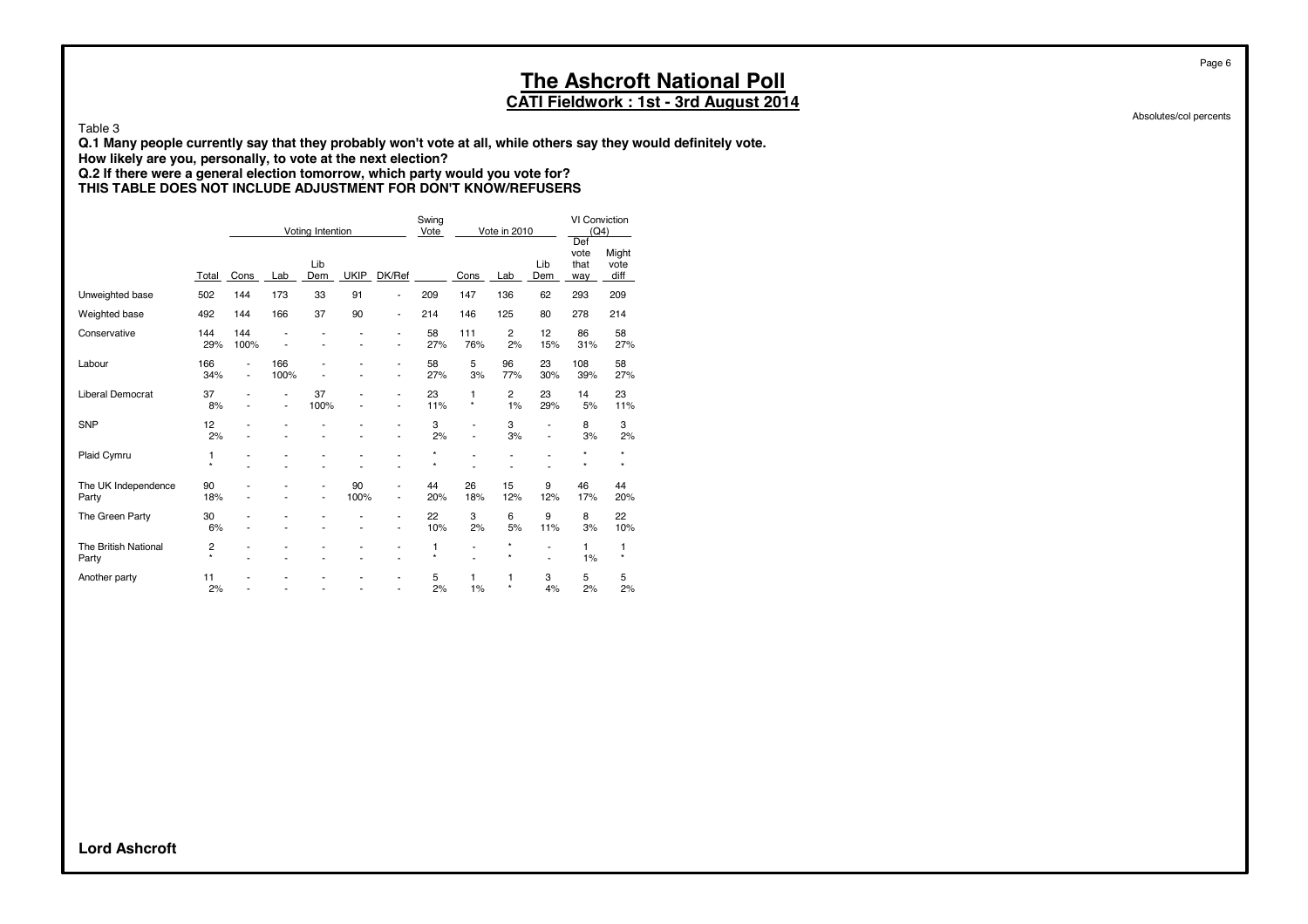**CATI Fieldwork : 1st - 3rd August 2014**

| Table 4                            |  |  |
|------------------------------------|--|--|
| Published voting intention figures |  |  |

|                                       | Total   |
|---------------------------------------|---------|
| Conservative                          | 30%     |
| Labour                                | 33%     |
| Liberal Democrat/<br>Liberal          | 8%      |
| <b>Scottish National</b><br>Party/SNP | 2%      |
| Plaid Cymru                           | $\star$ |
| The UK Independence<br>Party          | 18%     |
| The Green Party                       | 6%      |
| Other                                 | 3%      |

Col percents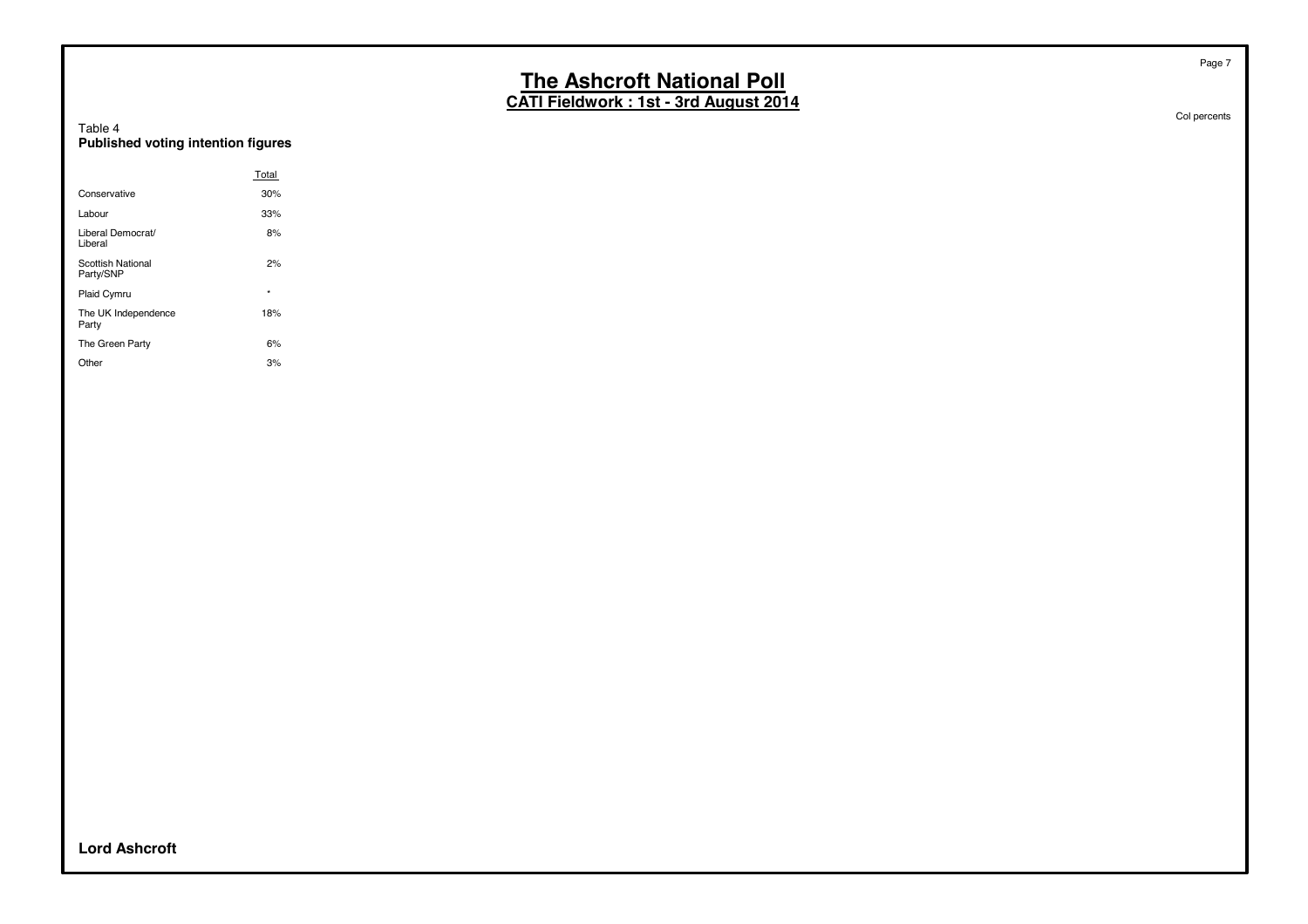**CATI Fieldwork : 1st - 3rd August 2014**

Absolutes/col percents

Table 5

**Q4. The next general election will take place on May 7th 2015 - just under a year from now. When the general election comes, will you definitely vote ... or might you end up voting differently when the time comes?**

**Base: All naming a party they would vote for tomorrow**

|                                    |            |            | Gender     |           | Age       |           |           |           |            |            | Class          |                |           |               |               | Region                |                             |               |                      |
|------------------------------------|------------|------------|------------|-----------|-----------|-----------|-----------|-----------|------------|------------|----------------|----------------|-----------|---------------|---------------|-----------------------|-----------------------------|---------------|----------------------|
|                                    | Total      | Male       | Female     | 18-24     | 25-34     | 35-44     | 45-54     | 55-64     | $65+$      | AB         | C <sub>1</sub> | C <sub>2</sub> | DE        | South<br>East | Mid-<br>lands | North<br>Eng-<br>land | Wales<br>&<br>South<br>West | Scot-<br>land | NET:<br>Ena-<br>land |
| Unweighted base                    | 706        | 353        | 353        | 56        | 109       | 116       | 137       | 122       | 166        | 244        | 138            | 150            | 174       | 186           | 187           | 176                   | 94                          | 63            | 612                  |
| Weighted base                      | 704        | 332        | 372        | 80        | 122       | 119       | 115       | 107       | 161        | 201        | 196            | 155            | 152       | 194           | 187           | 174                   | 97                          | 52            | 620                  |
| Will definitely vote<br>that way   | 359<br>51% | 181<br>55% | 178<br>48% | 24<br>30% | 57<br>47% | 45<br>37% | 69<br>60% | 64<br>59% | 101<br>63% | 100<br>50% | 93<br>48%      | 84<br>54%      | 81<br>54% | 92<br>47%     | 91<br>49%     | 97<br>56%             | 51<br>52%                   | 28<br>54%     | 317<br>51%           |
| Might end up voting<br>differently | 345<br>49% | 151<br>45% | 194<br>52% | 56<br>70% | 65<br>53% | 75<br>63% | 47<br>40% | 44<br>41% | 60<br>37%  | 101<br>50% | 103<br>52%     | 71<br>46%      | 70<br>46% | 102<br>53%    | 96<br>51%     | 76<br>44%             | 46<br>48%                   | 24<br>46%     | 303<br>49%           |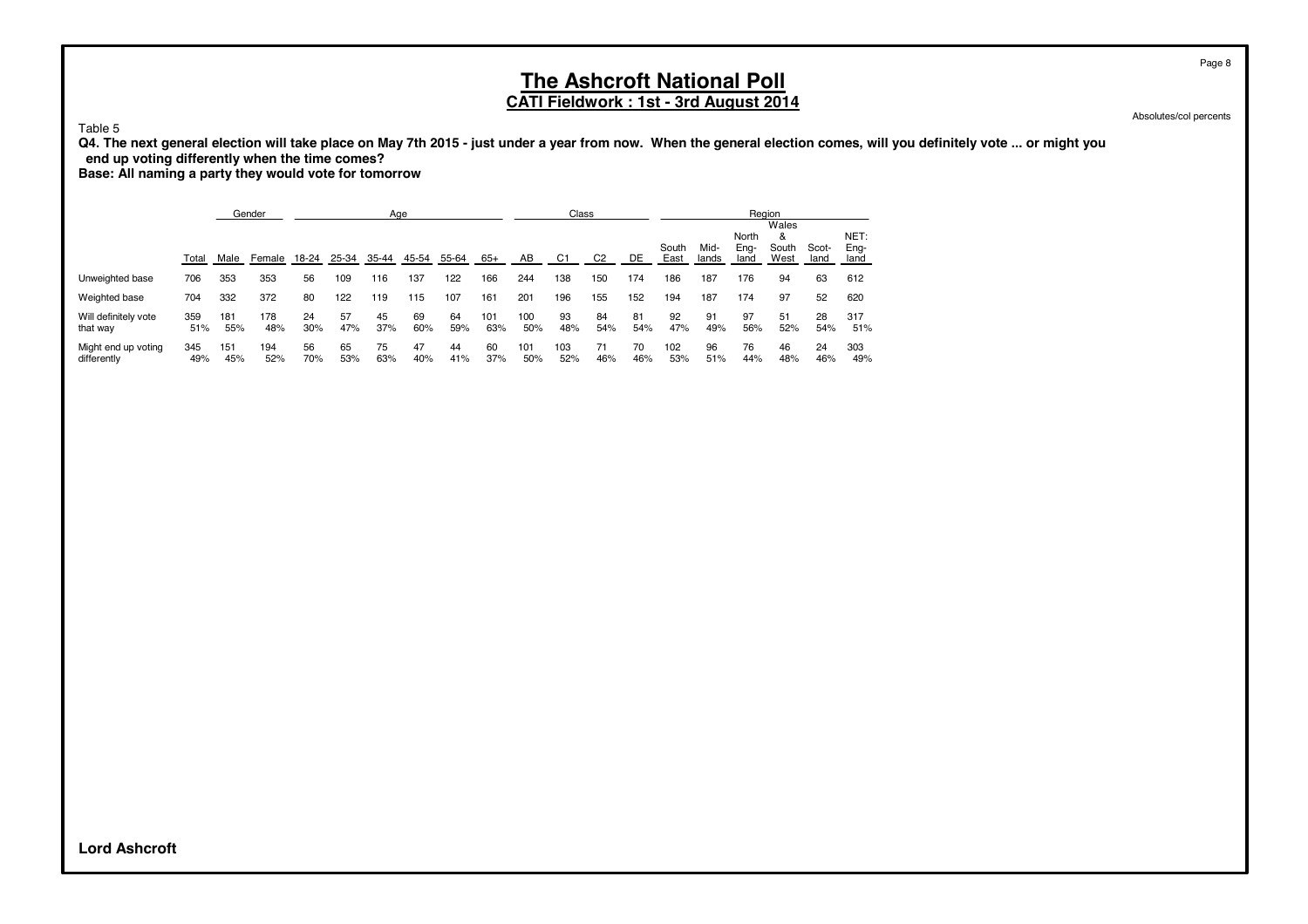**CATI Fieldwork : 1st - 3rd August 2014**

Table 5

**Q4. The next general election will take place on May 7th 2015 - just under a year from now. When the general election comes, will you definitely vote ... or might you end up voting differently when the time comes?**

**Base: All naming a party they would vote for tomorrow**

|                                    |            |            |            | Voting Intention |             |        | Swing<br>Vote |            | Vote in 2010 |            | VI Conviction<br>(Q4)      |                       |
|------------------------------------|------------|------------|------------|------------------|-------------|--------|---------------|------------|--------------|------------|----------------------------|-----------------------|
|                                    | Total      | Cons       | Lab        | Lib<br>Dem       | <b>UKIP</b> | DK/Ref |               | Cons       | Lab          | Lib<br>Dem | Def<br>vote<br>that<br>way | Might<br>vote<br>diff |
| Unweighted base                    | 706        | 192        | 245        | 51               | 127         | ۰      | 327           | 183        | 173          | 83         | 379                        | 327                   |
| Weighted base                      | 704        | 194        | 245        | 58               | 124         | ٠      | 345           | 184        | 161          | 109        | 359                        | 345                   |
| Will definitely vote<br>that way   | 359<br>51% | 106<br>55% | 146<br>60% | 16<br>27%        | 60<br>48%   | ۰      | ٠<br>٠        | 102<br>55% | 111<br>69%   | 44<br>40%  | 359<br>100%                | ۰                     |
| Might end up voting<br>differently | 345<br>49% | 88<br>45%  | 99<br>40%  | 42<br>73%        | 64<br>52%   | ٠<br>٠ | 345<br>100%   | 82<br>45%  | 50<br>31%    | 66<br>60%  | ۰<br>۰                     | 345<br>100%           |

Absolutes/col percents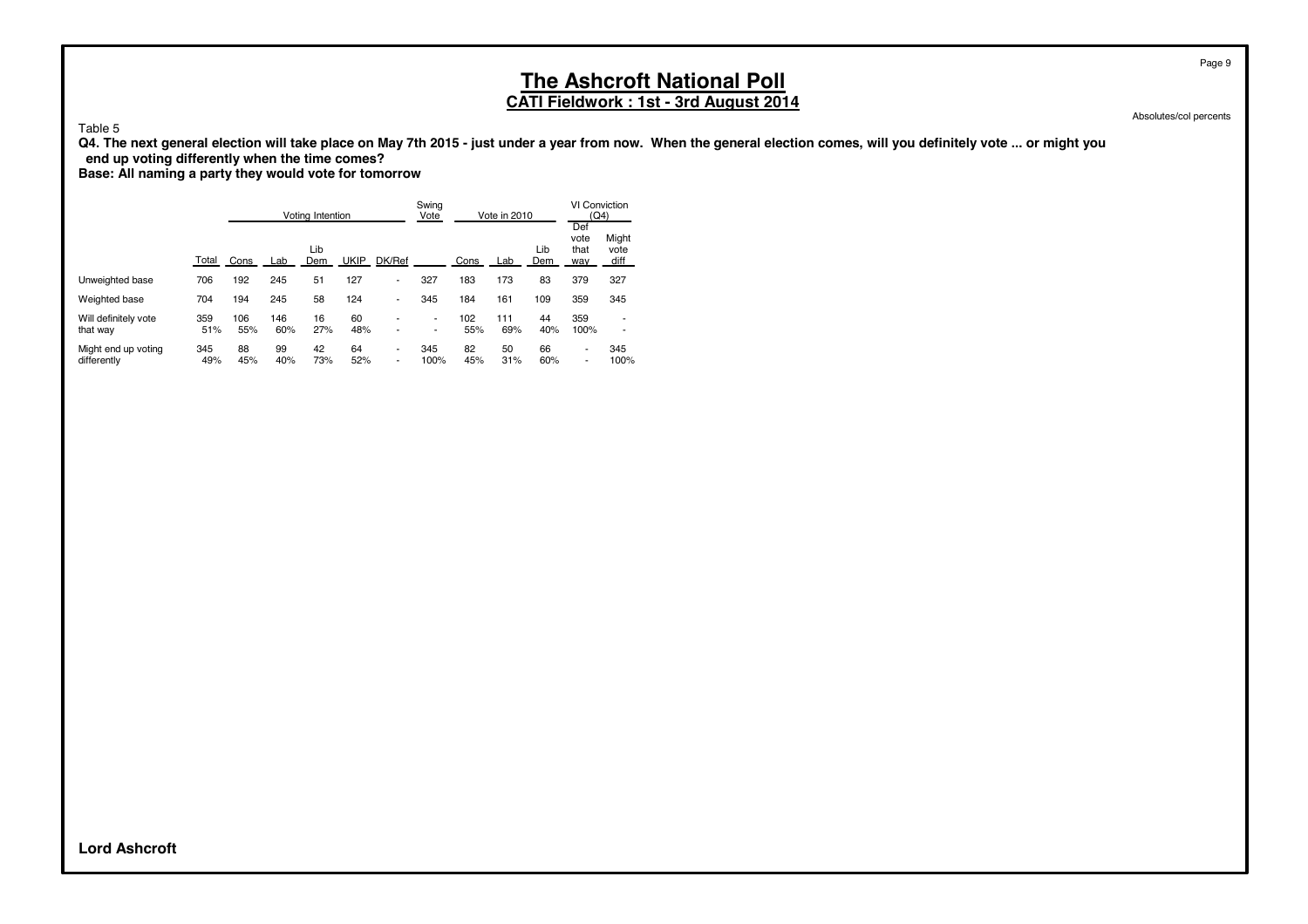#### **CATI Fieldwork : 1st - 3rd August 2014**

Absolutes/col percents

Table 6

**Q5a. With our economy facing challenges in the months ahead, who do you most trust to manage the economy in the best interests of Britain - David Cameron and the Chancellor of the Exchequer George Osborne, or Ed Miliband and the Shadow Chancellor Ed Balls? Base: All respondents (Sample A)**

|                   |            |            | Gender     |           |           | Age       |           |           |           |           | Class     |                |           |               |               | Region                |                             |               |                      |
|-------------------|------------|------------|------------|-----------|-----------|-----------|-----------|-----------|-----------|-----------|-----------|----------------|-----------|---------------|---------------|-----------------------|-----------------------------|---------------|----------------------|
|                   | Total      | Male       | Female     | 18-24     | 25-34     | 35-44     | 45-54     | 55-64     | 65+       | AB        | C1        | C <sub>2</sub> | DE        | South<br>East | Mid-<br>lands | North<br>Eng-<br>land | Wales<br>&<br>South<br>West | Scot-<br>land | NET:<br>Eng-<br>land |
| Unweighted base   | 501        | 250        | 251        | 39        | 79        | 75        | 109       | 82        | 117       | 165       | 105       | 108            | 123       | 133           | 128           | 120                   | 66                          | 54            | 422                  |
| Weighted base     | 509        | 238        | 271        | 62        | 93        | 78        | 91        | 76        | 109       | 136       | 150       | 108            | 115       | 142           | 130           | 121                   | 69                          | 47            | 434                  |
| Cameron & Osborne | 229<br>45% | 103<br>43% | 127<br>47% | 30<br>48% | 35<br>38% | 23<br>30% | 44<br>48% | 38<br>50% | 59<br>54% | 76<br>56% | 70<br>47% | 43<br>40%      | 40<br>35% | 71<br>50%     | 69<br>53%     | 42<br>35%             | 29<br>42%                   | 18<br>38%     | 204<br>47%           |
| Miliband & Balls  | 142<br>28% | 70<br>30%  | 72<br>27%  | 12%       | 33<br>35% | 33<br>42% | 25<br>27% | 17<br>22% | 28<br>26% | 30<br>22% | 46<br>31% | 33<br>30%      | 33<br>29% | 38<br>26%     | 35<br>27%     | 40<br>33%             | 17<br>24%                   | 13<br>27%     | 122<br>28%           |
| Don't know        | 137<br>27% | 65<br>27%  | 72<br>27%  | 25<br>40% | 25<br>27% | 21<br>28% | 23<br>25% | 21<br>28% | 22<br>20% | 30<br>22% | 33<br>22% | 32<br>30%      | 42<br>36% | 33<br>23%     | 26<br>20%     | 39<br>32%             | 23<br>34%                   | 16<br>35%     | 108<br>25%           |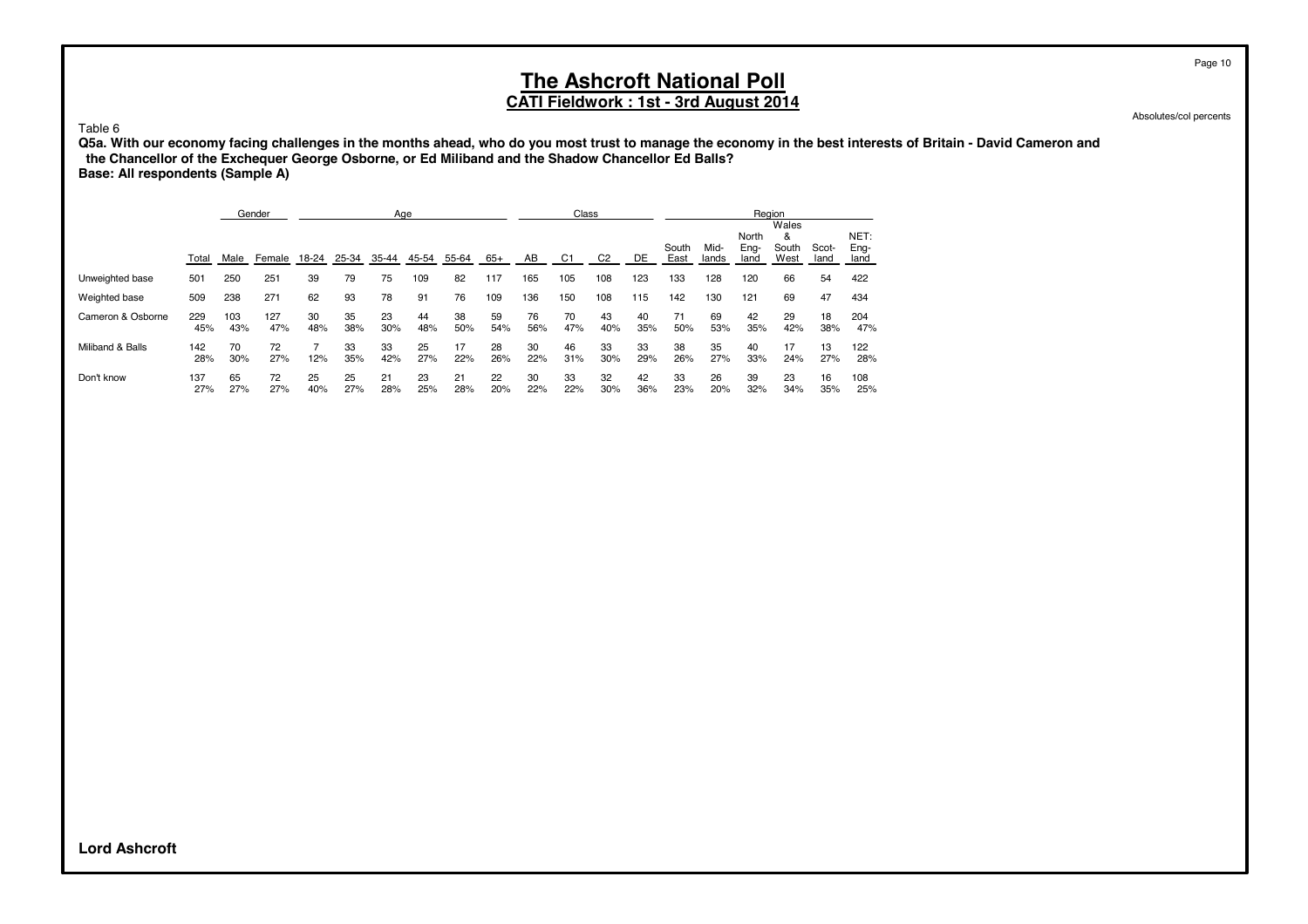#### **CATI Fieldwork : 1st - 3rd August 2014**

Absolutes/col percents

Page 11

Table 6

**Q5a. With our economy facing challenges in the months ahead, who do you most trust to manage the economy in the best interests of Britain - David Cameron and the Chancellor of the Exchequer George Osborne, or Ed Miliband and the Shadow Chancellor Ed Balls? Base: All respondents (Sample A)**

|                   |            |           |           | Voting Intention |             |           | Swing<br>Vote |           | Vote in 2010 |            | <b>VI Conviction</b><br>(Q4) |                       |
|-------------------|------------|-----------|-----------|------------------|-------------|-----------|---------------|-----------|--------------|------------|------------------------------|-----------------------|
|                   | Total      | Cons      | Lab       | Lib<br>Dem       | <b>UKIP</b> | DK/Ref    |               | Cons      | Lab          | Lib<br>Dem | Def<br>vote<br>that<br>way   | Might<br>vote<br>diff |
| Unweighted base   | 501        | 87        | 121       | 23               | 68          | 101       | 225           | 95        | 93           | 56         | 181                          | 162                   |
| Weighted base     | 509        | 86        | 128       | 25               | 70          | 100       | 237           | 96        | 89           | 69         | 178                          | 173                   |
| Cameron & Osborne | 229<br>45% | 77<br>89% | 26<br>20% | 13<br>52%        | 48<br>68%   | 41<br>41% | 122<br>51%    | 86<br>89% | 16<br>18%    | 32<br>46%  | 77<br>43%                    | 100<br>57%            |
| Miliband & Balls  | 142<br>28% | 4<br>5%   | 84<br>66% | 5<br>20%         | 12<br>17%   | 11<br>11% | 47<br>20%     | 5<br>5%   | 62<br>70%    | 22<br>32%  | 77<br>43%                    | 40<br>23%             |
| Don't know        | 137<br>27% | 6<br>6%   | 18<br>14% | 7<br>28%         | 11<br>16%   | 48<br>48% | 68<br>29%     | 6<br>6%   | 11<br>12%    | 15<br>21%  | 24<br>13%                    | 34<br>20%             |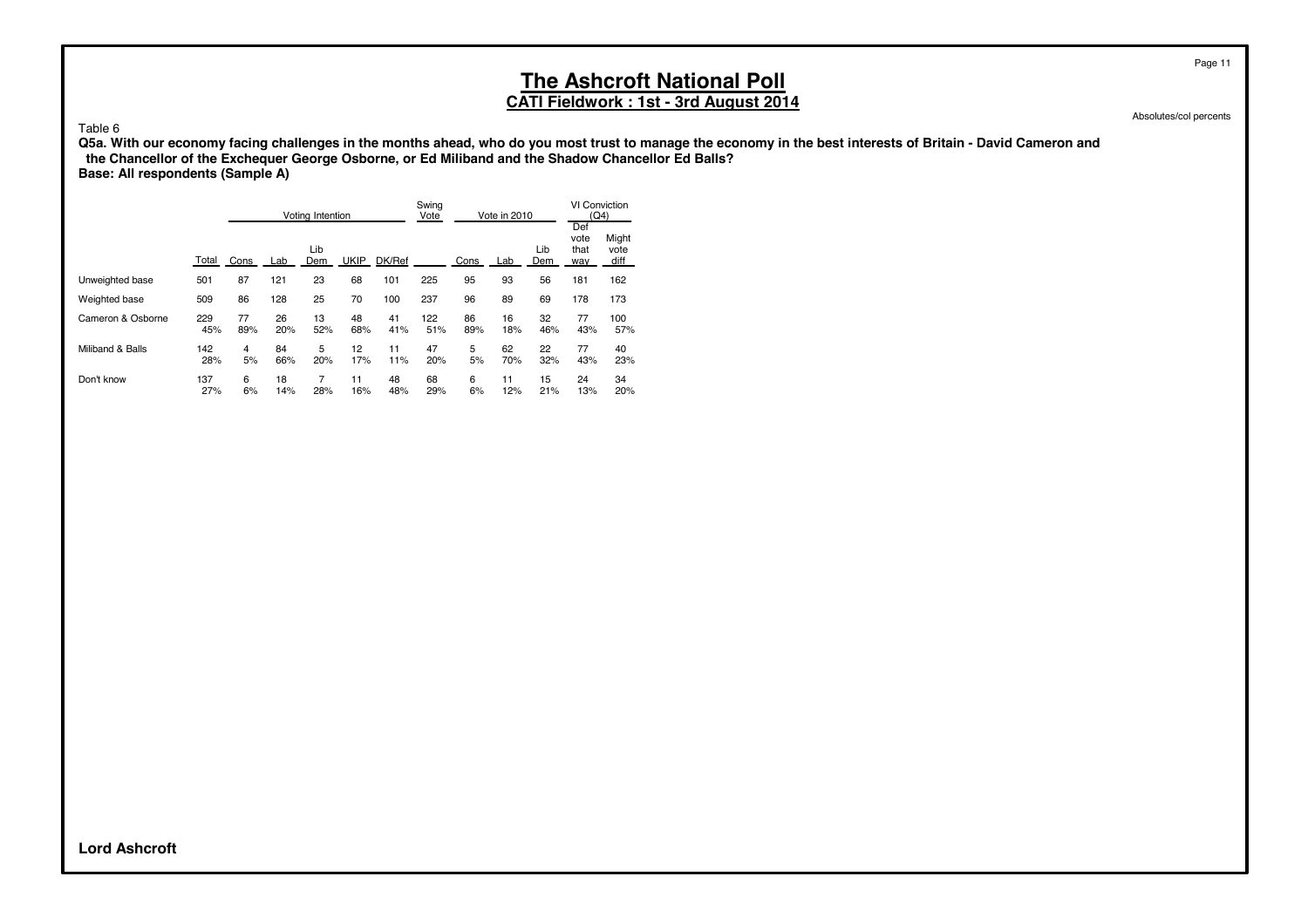#### **CATI Fieldwork : 1st - 3rd August 2014**

Absolutes/col percents

Table 7

**Q5b. Now that the recession is over and the economy is recovering, who do you most trust to manage the economy over the next few years in the best interests of Britain, David Cameron and the Chancellor of the Exchequer George Osborne or Ed Miliband and the Shadow Chancellor Ed Balls? Base: All respondents (Sample B)**

|                   |            |            | Gender     |           |           | Age       |           |           |           |           | Class          |                |           |               |               |                       | Region                      |               |                      |
|-------------------|------------|------------|------------|-----------|-----------|-----------|-----------|-----------|-----------|-----------|----------------|----------------|-----------|---------------|---------------|-----------------------|-----------------------------|---------------|----------------------|
|                   | Total      | Male       | Female     | 18-24     | 25-34     | $35 - 44$ | 45-54     | 55-64     | $65+$     | AB        | C <sub>1</sub> | C <sub>2</sub> | DE        | South<br>East | Mid-<br>lands | North<br>Eng-<br>land | Wales<br>&<br>South<br>West | Scot-<br>land | NET:<br>Eng-<br>land |
| Unweighted base   | 501        | 266        | 235        | 43        | 75        | 89        | 97        | 89        | 108       | 171       | 92             | 99             | 139       | 136           | 133           | 124                   | 66                          | 42            | 438                  |
| Weighted base     | 493        | 251        | 242        | 59        | 80        | 89        | 85        | 74        | 106       | 138       | 131            | 105            | 120       | 135           | 132           | 119                   | 69                          | 38            | 434                  |
| Cameron & Osborne | 238<br>48% | 131<br>52% | 106<br>44% | 26<br>44% | 42<br>53% | 38<br>43% | 34<br>40% | 33<br>44% | 65<br>61% | 70<br>51% | 67<br>51%      | 55<br>52%      | 47<br>39% | 66<br>49%     | 76<br>58%     | 43<br>36%             | 28<br>42%                   | 23<br>61%     | 207<br>48%           |
| Miliband & Balls  | 141<br>29% | 63<br>25%  | 78<br>32%  | 11<br>18% | 28<br>35% | 26<br>30% | 25<br>30% | 27<br>37% | 23<br>22% | 40<br>29% | 30<br>23%      | 30<br>28%      | 41<br>34% | 32<br>24%     | 31<br>24%     | 49<br>41%             | 20<br>29%                   | 9<br>24%      | 127<br>29%           |
| Don't know        | 115<br>23% | 57<br>23%  | 58<br>24%  | 22<br>37% | 10<br>12% | 24<br>27% | 26<br>31% | 14<br>19% | 19<br>18% | 28<br>20% | 34<br>26%      | 20<br>20%      | 33<br>27% | 37<br>27%     | 24<br>18%     | 27<br>23%             | 20<br>29%                   | 6<br>15%      | 100<br>23%           |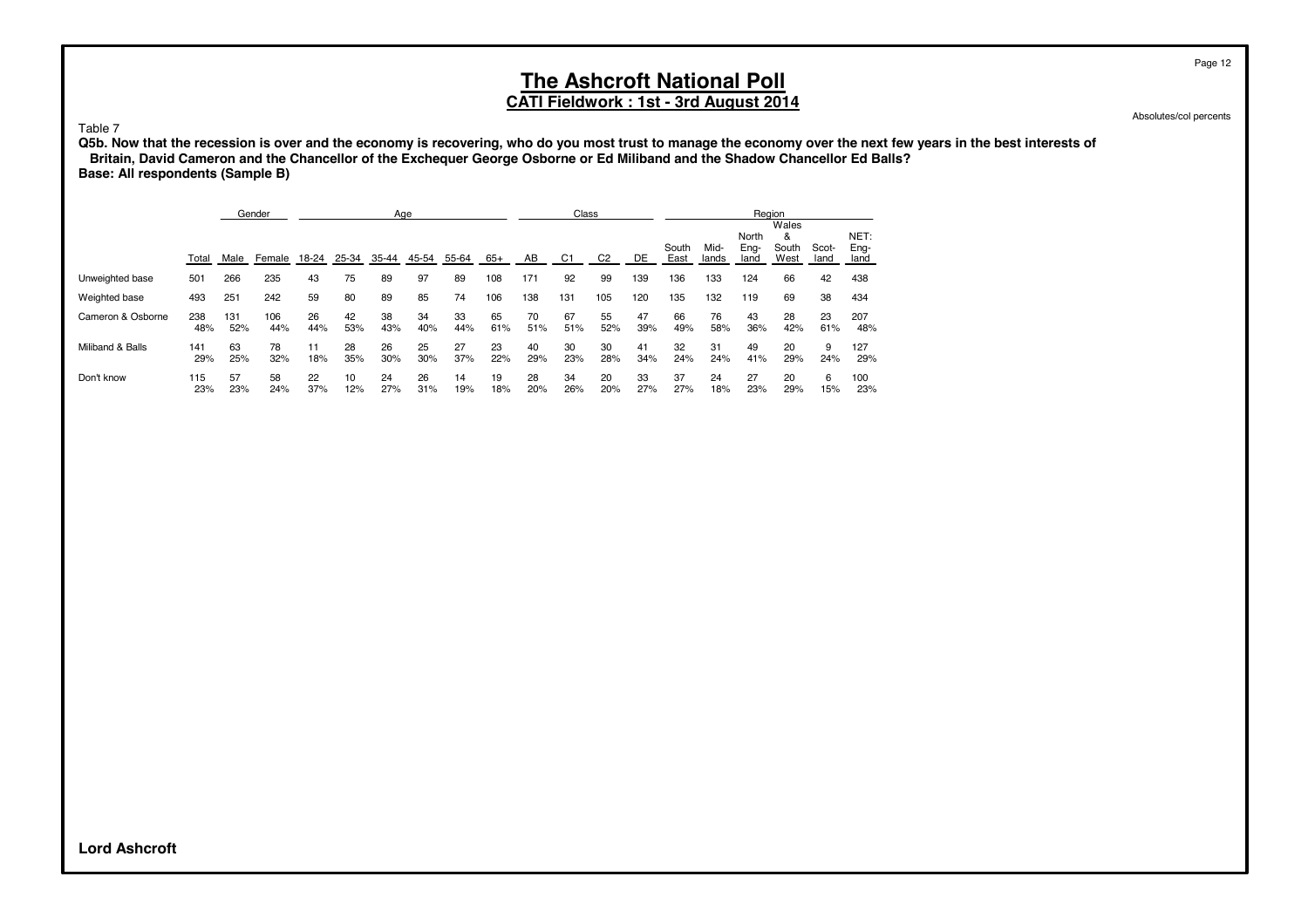#### **CATI Fieldwork : 1st - 3rd August 2014**

Absolutes/col percents

Page 13

#### Table 7

**Q5b. Now that the recession is over and the economy is recovering, who do you most trust to manage the economy over the next few years in the best interests of Britain, David Cameron and the Chancellor of the Exchequer George Osborne or Ed Miliband and the Shadow Chancellor Ed Balls? Base: All respondents (Sample B)**

|                   |            | Voting Intention |           |            | Swing<br>Vote<br>Vote in 2010 |           |            | <b>VI Conviction</b><br>(Q4) |           |            |                            |                       |
|-------------------|------------|------------------|-----------|------------|-------------------------------|-----------|------------|------------------------------|-----------|------------|----------------------------|-----------------------|
|                   | Total      | Cons             | Lab       | Lib<br>Dem | <b>UKIP</b>                   | DK/Ref    |            | Cons                         | Lab       | Lib<br>Dem | Def<br>vote<br>that<br>way | Might<br>vote<br>diff |
| Unweighted base   | 501        | 105              | 124       | 28         | 59                            | 86        | 218        | 111                          | 94        | 46         | 198                        | 165                   |
| Weighted base     | 493        | 107              | 117       | 32         | 54                            | 87        | 228        | 112                          | 85        | 63         | 181                        | 172                   |
| Cameron & Osborne | 238<br>48% | 100<br>93%       | 29<br>25% | 12<br>37%  | 26<br>48%                     | 34<br>39% | 117<br>51% | 98<br>87%                    | 21<br>24% | 21<br>34%  | 91<br>50%                  | 94<br>55%             |
| Miliband & Balls  | 141<br>29% | 4<br>4%          | 76<br>65% | 10<br>31%  | 16<br>29%                     | 12<br>14% | 60<br>26%  | 5<br>4%                      | 56<br>66% | 23<br>37%  | 74<br>41%                  | 49<br>28%             |
| Don't know        | 115<br>23% | 4<br>3%          | 12<br>10% | 10<br>32%  | 12<br>23%                     | 41<br>47% | 51<br>22%  | 9<br>8%                      | 9<br>10%  | 19<br>29%  | 17<br>9%                   | 29<br>17%             |

**Lord Ashcroft**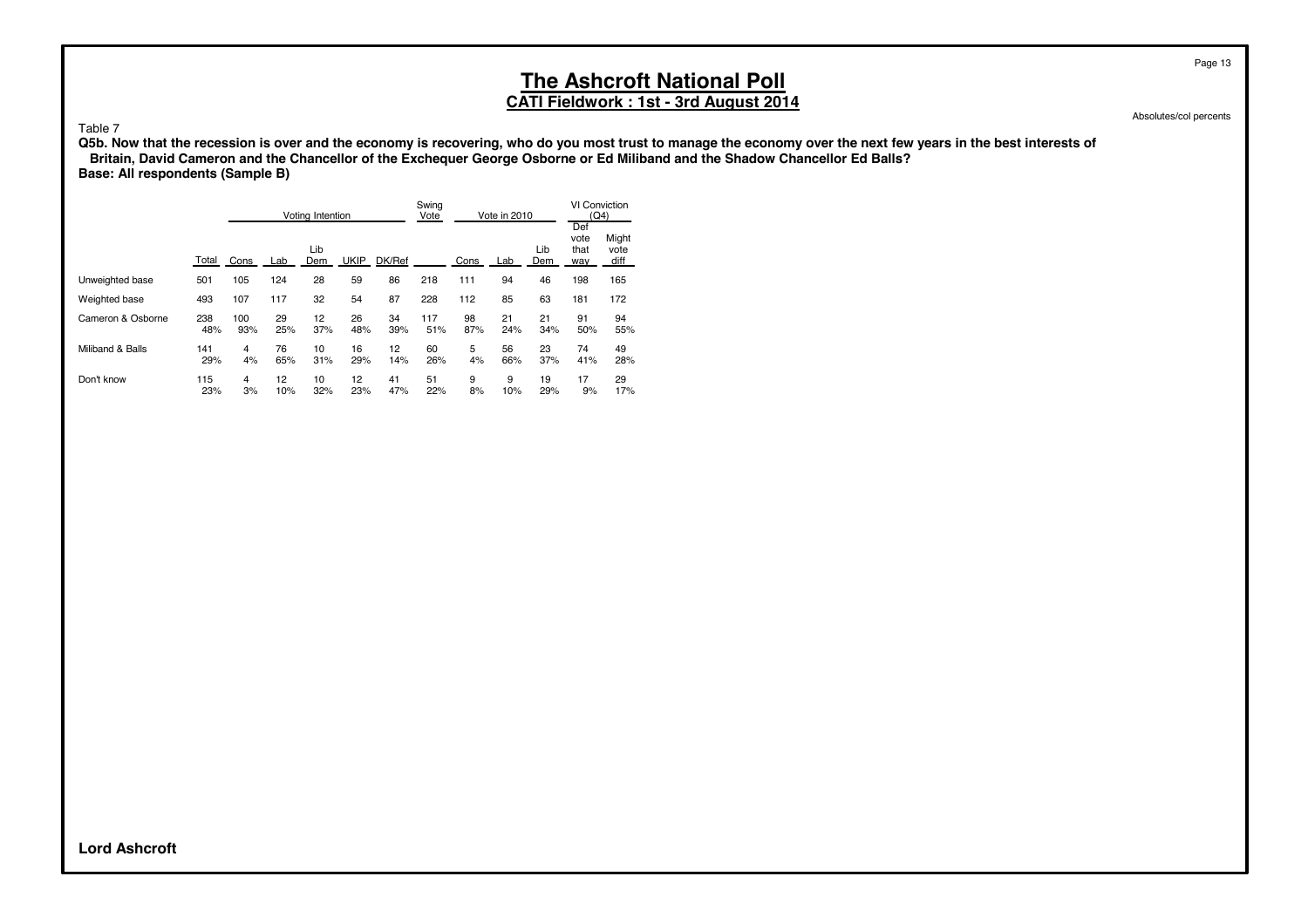**CATI Fieldwork : 1st - 3rd August 2014**

Absolutes/col percents

Page 14

Table 8 **Have you taken a foreign holiday in the last 3 years? Base: All respondents**

|                 | Unweighted<br>Total | Weighted<br>Total |
|-----------------|---------------------|-------------------|
| Unweighted base | 1002                | 1002              |
| Weighted base   | 1002                | 1002              |
| Yes             | 593<br>59%          | 611<br>61%        |
| No              | 409<br>41%          | 391<br>39%        |

**Lord Ashcroft**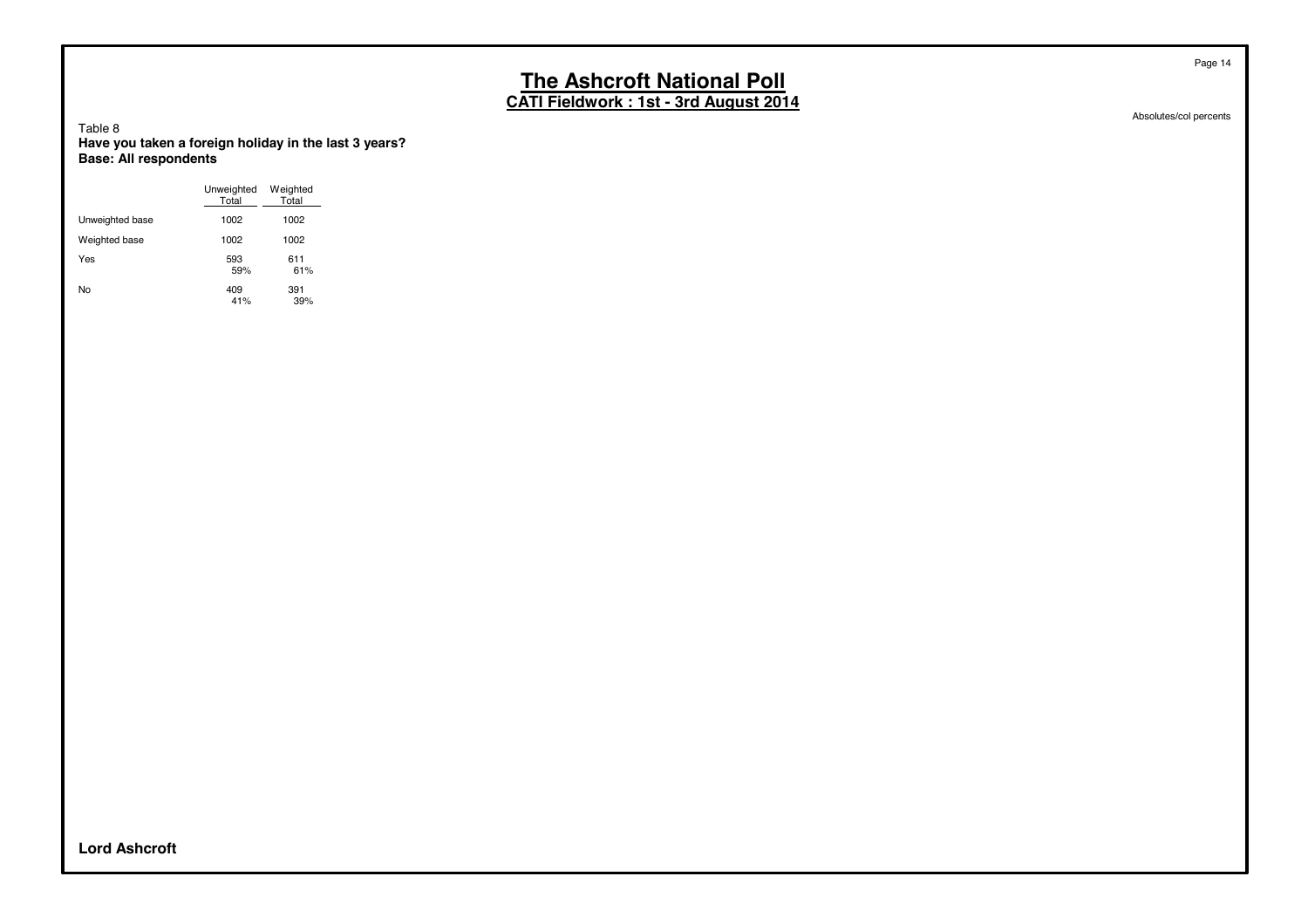**CATI Fieldwork : 1st - 3rd August 2014**

#### Table 9 **Is the house or flat in which you live...? Base: All respondents**

|                                      | Unweighted<br>Total | Weighted<br>Total |
|--------------------------------------|---------------------|-------------------|
| Unweighted base                      | 1002                | 1002              |
| Weighted base                        | 1002                | 1002              |
| NET: Owners                          | 625<br>62%          | 651<br>65%        |
| Owned outright -<br>without mortgage | 305<br>30%          | 331<br>33%        |
| Owned with a mortgage<br>or loan     | 320<br>32%          | 320<br>32%        |
| <b>NET: Renters</b>                  | 351<br>35%          | 332<br>33%        |
| Rented from the council              | 131<br>13%          | 140<br>14%        |
| Rented from a housing<br>association | 79<br>8%            | 61<br>6%          |
| Rented from someone<br>else          | 141<br>14%          | 131<br>13%        |
| Rent free                            | 26<br>3%            | 19<br>2%          |

Absolutes/col percents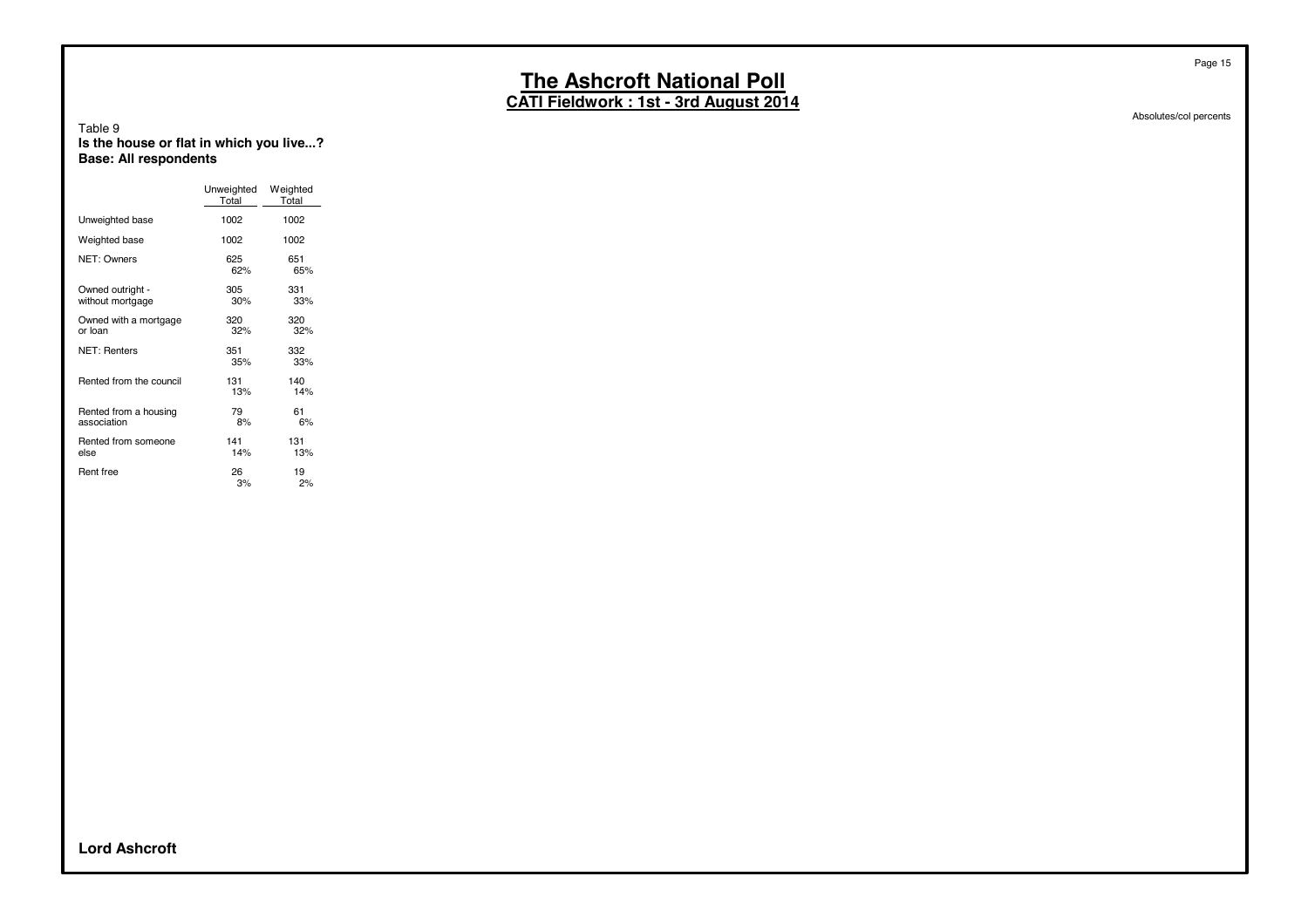**CATI Fieldwork : 1st - 3rd August 2014**

Table 10 **How many cars are there in your household? Base: All respondents**

|                                      | Unweighted<br>Total | Weighted<br>Total |
|--------------------------------------|---------------------|-------------------|
| Unweighted base                      | 1002                | 1002              |
| Weighted base                        | 1002                | 1002              |
| None                                 | 219<br>22%          | 210<br>21%        |
| 1                                    | 383<br>38%          | 421<br>42%        |
| 2                                    | 292<br>29%          | 281<br>28%        |
| $3+$                                 | 108<br>11%          | 90<br>9%          |
| Mean                                 | 1.37                | 1.32              |
| Standard deviation<br>Standard error | 1.22<br>0.04        | 1.15<br>0.04      |

Absolutes/col percents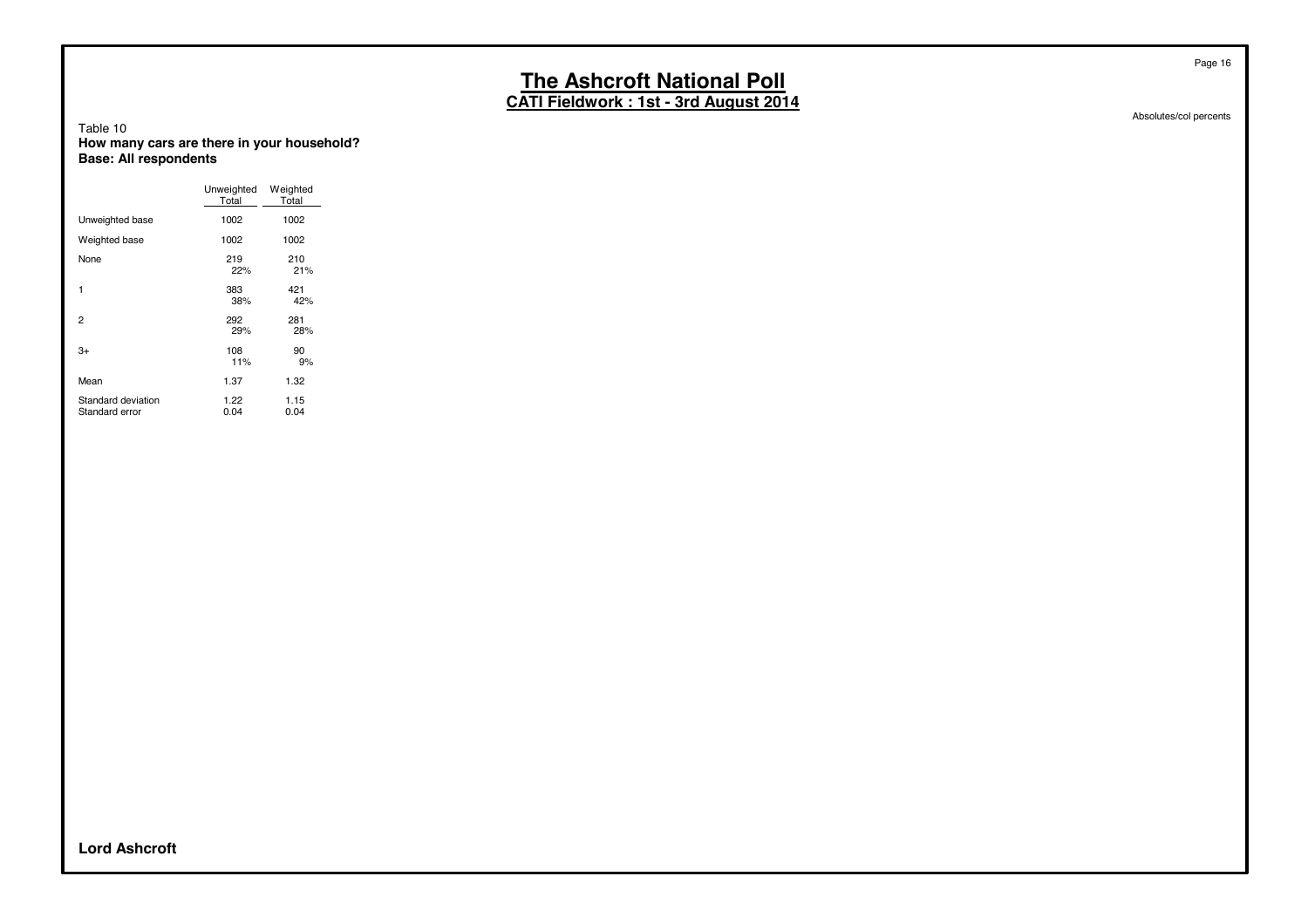**CATI Fieldwork : 1st - 3rd August 2014**

#### Table 11 **Current working status Base: All respondents**

|                                                                      | Unweighted<br>Total | Weighted<br>Total |
|----------------------------------------------------------------------|---------------------|-------------------|
| Unweighted base                                                      | 1002                | 1002              |
| Weighted base                                                        | 1002                | 1002              |
| NET: Working                                                         | 609<br>61%          | 561<br>56%        |
| Working full time -<br>working 30 hours per<br>week or more          | 475<br>47%          | 441<br>44%        |
| Working part time -<br>working between 8 and<br>29 hours per week    | 134<br>13%          | 120<br>12%        |
| NET: Not Working                                                     | 393<br>39%          | 441<br>44%        |
| Not working but seeking<br>work or temporarily<br>unemployed or sick | 74<br>7%            | 88<br>9%          |
| Not working and not<br>seeking work/ student                         | 38<br>4%            | 60<br>6%          |
| Retired on a state<br>pension only                                   | 99<br>10%           | 90<br>9%          |
| Retired with a private<br>pension                                    | 144<br>14%          | 154<br>15%        |
| House person,<br>housewife,<br>househusband, etc.                    | 38<br>4%            | 50<br>5%          |

Absolutes/col percents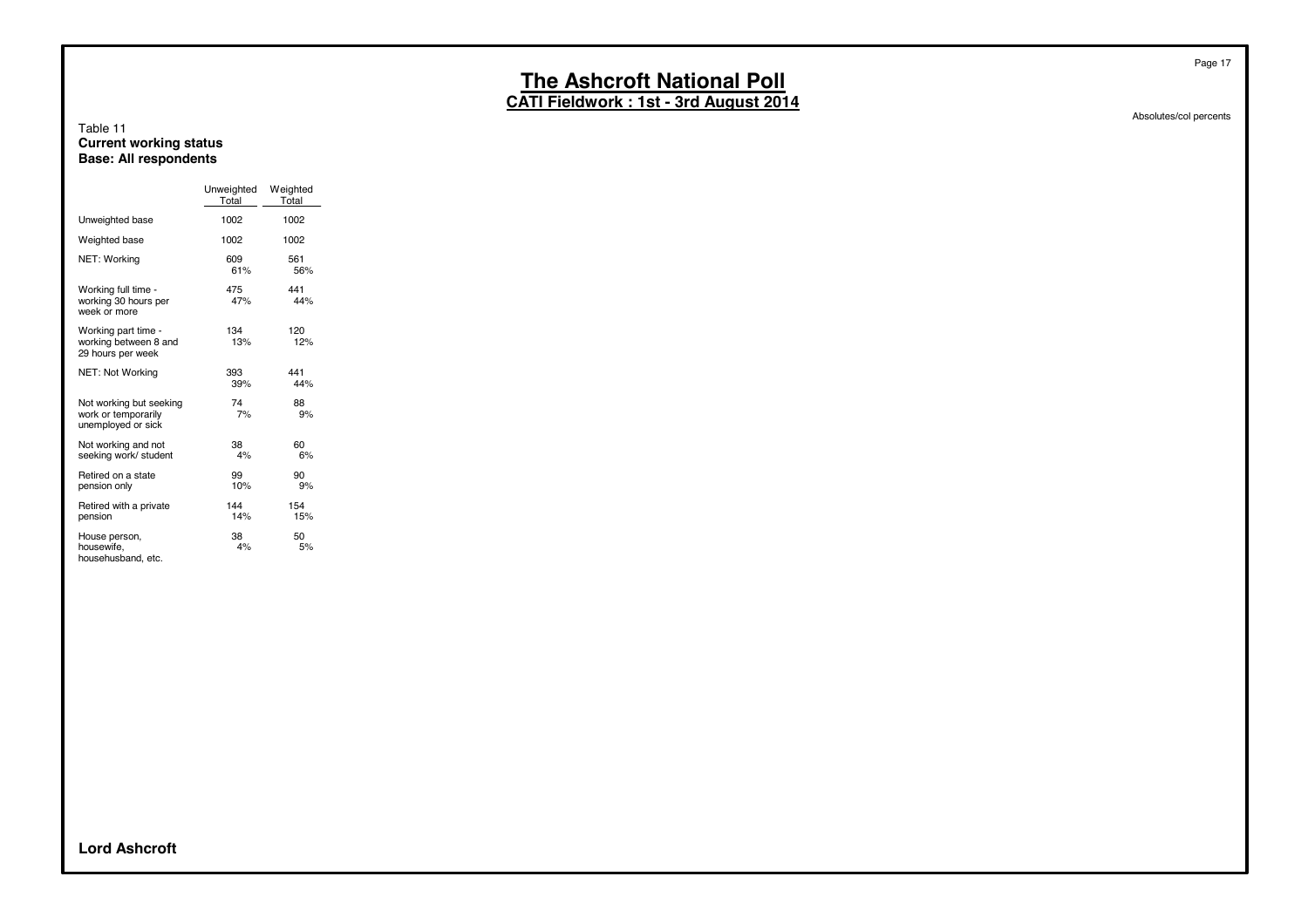**CATI Fieldwork : 1st - 3rd August 2014**

#### Table 12 **SEG Base: All respondents**

|                 | Unweighted<br>Total | Weighted<br>Total |
|-----------------|---------------------|-------------------|
| Unweighted base | 1002                | 1002              |
| Weighted base   | 1002                | 1002              |
| NET: AB         | 336<br>34%          | 268<br>27%        |
| A               | 108<br>11%          | 86<br>9%          |
| B               | 228<br>23%          | 182<br>18%        |
| C <sub>1</sub>  | 197<br>20%          | 278<br>28%        |
| C <sub>2</sub>  | 207<br>21%          | 218<br>22%        |
| D               | 119<br>12%          | 102<br>10%        |
| E               | 143<br>14%          | 136<br>14%        |
| NET: DE         | 262<br>26%          | 238<br>24%        |

Absolutes/col percents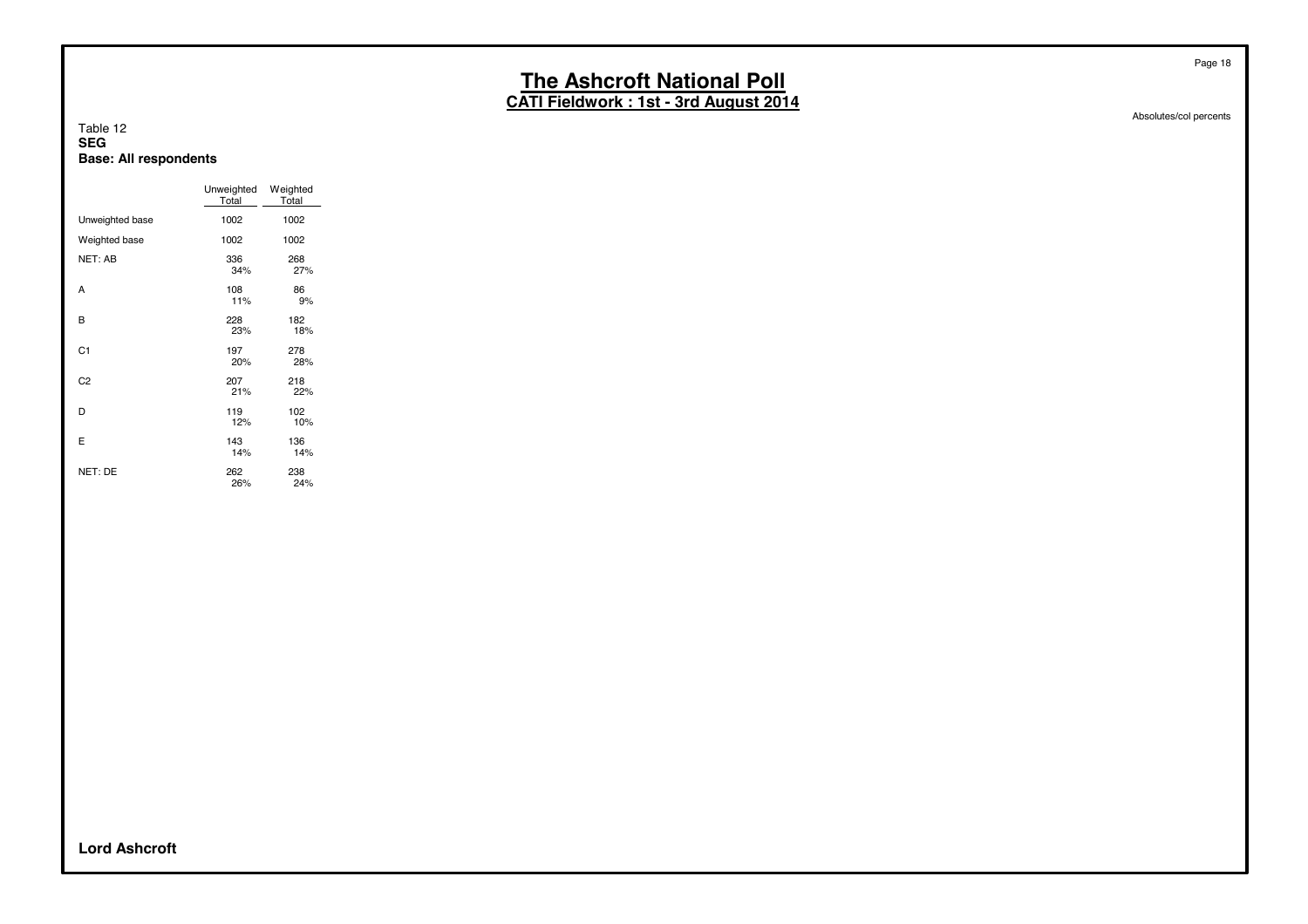**CATI Fieldwork : 1st - 3rd August 2014**

Absolutes/col percents

#### Table 13 **Age Base: All respondents**

|                 | Unweighted<br>Total | Weighted<br>Total |
|-----------------|---------------------|-------------------|
| Unweighted base | 1002                | 1002              |
| Weighted base   | 1002                | 1002              |
| 18-24           | 82<br>8%            | 119<br>12%        |
| 25-34           | 154<br>15%          | 169<br>17%        |
| 35-44           | 164<br>16%          | 169<br>17%        |
| 45-54           | 206<br>21%          | 179<br>18%        |
| 55-64           | 171<br>17%          | 149<br>15%        |
| 65 or older     | 225<br>22%          | 218<br>22%        |
| Average age     | 48.77               | 47.02             |

**Lord Ashcroft**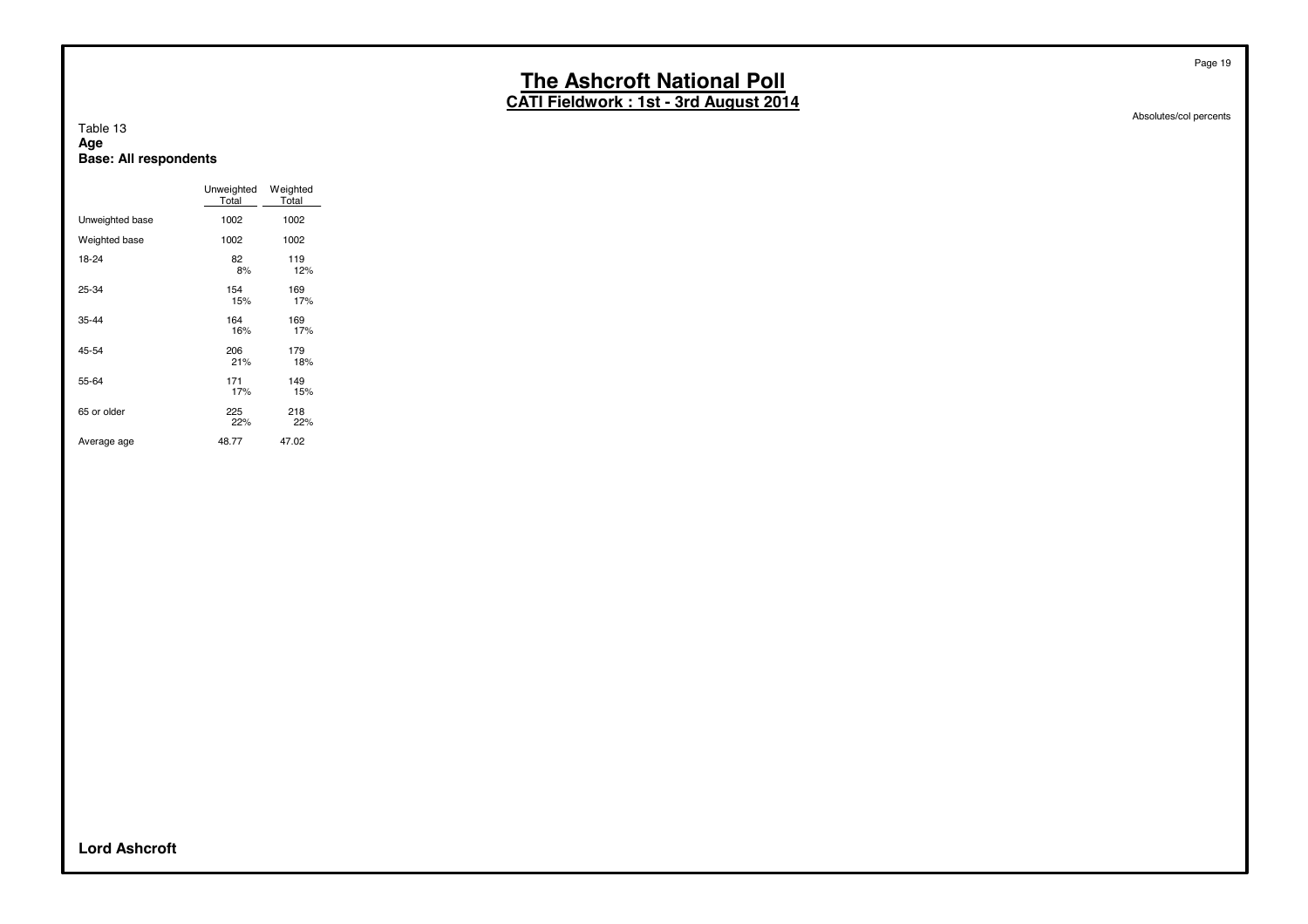**CATI Fieldwork : 1st - 3rd August 2014**

#### Table 14 **Gender Base: All respondents**

|                 | Unweighted<br>Total | Weighted<br>Total |
|-----------------|---------------------|-------------------|
| Unweighted base | 1002                | 1002              |
| Weighted base   | 1002                | 1002              |
| Male            | 516<br>51%          | 491<br>49%        |
| Female          | 486<br>49%          | 511<br>51%        |

Absolutes/col percents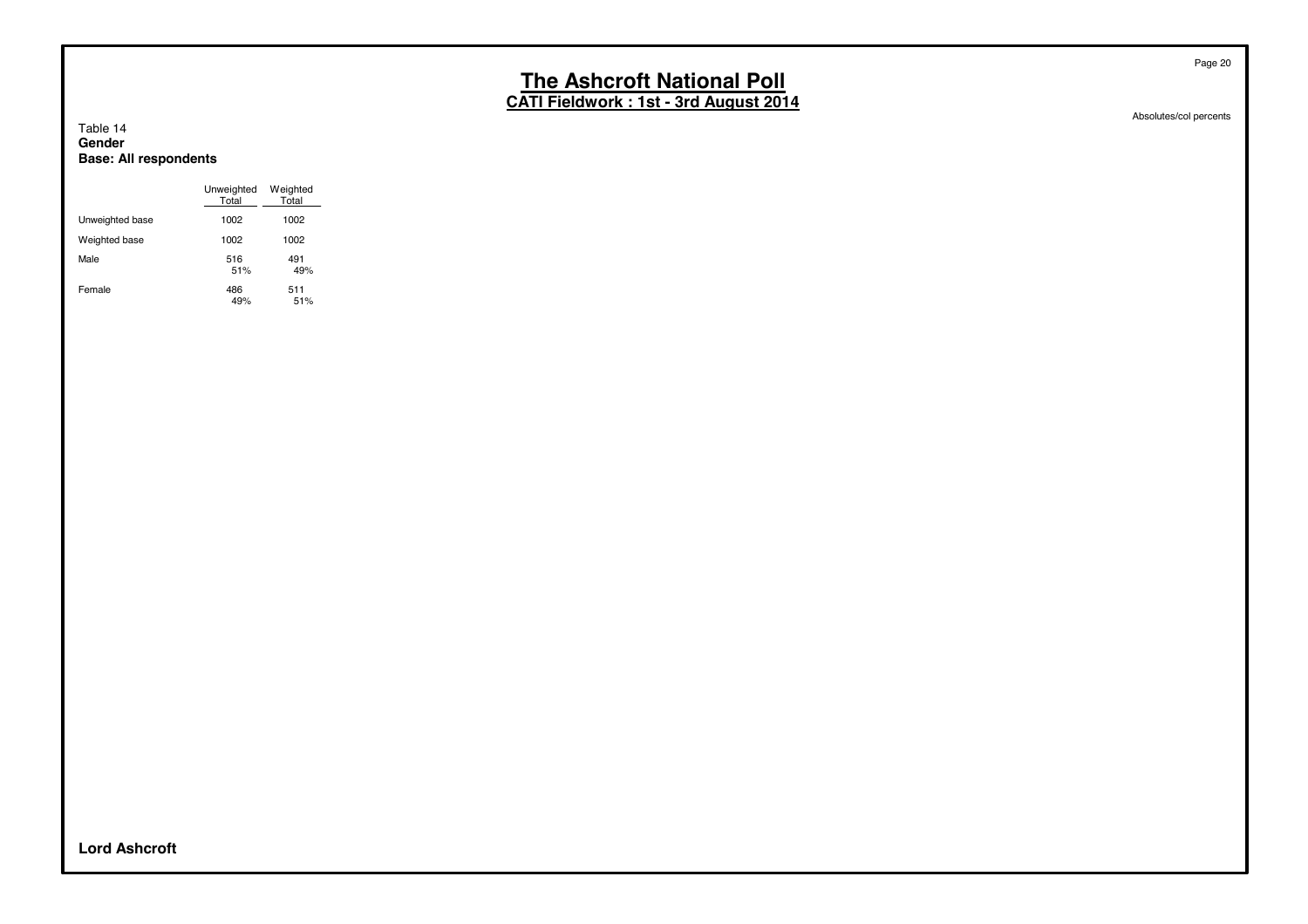**CATI Fieldwork : 1st - 3rd August 2014**

#### Table 15 **Region Base: All respondents**

|                        | Unweighted<br>Total | Weighted<br>Total |
|------------------------|---------------------|-------------------|
| Unweighted base        | 1002                | 1002              |
| Weighted base          | 1002                | 1002              |
| Scotland               | 96<br>10%           | 90<br>9%          |
| North East             | 44<br>4%            | 40<br>4%          |
| North West             | 113<br>11%          | 110<br>11%        |
| Yorkshire & Humberside | 87<br>9%            | 90<br>9%          |
| West Midlands          | 85<br>8%            | 90<br>9%          |
| <b>East Midlands</b>   | 69<br>7%            | 70<br>7%          |
| Wales                  | 46<br>5%            | 50<br>5%          |
| Eastern                | 107<br>11%          | 100<br>10%        |
| London                 | 130<br>13%          | 130<br>13%        |
| South East             | 139<br>14%          | 140<br>14%        |
| South West             | 86<br>9%            | 90<br>9%          |

Absolutes/col percents